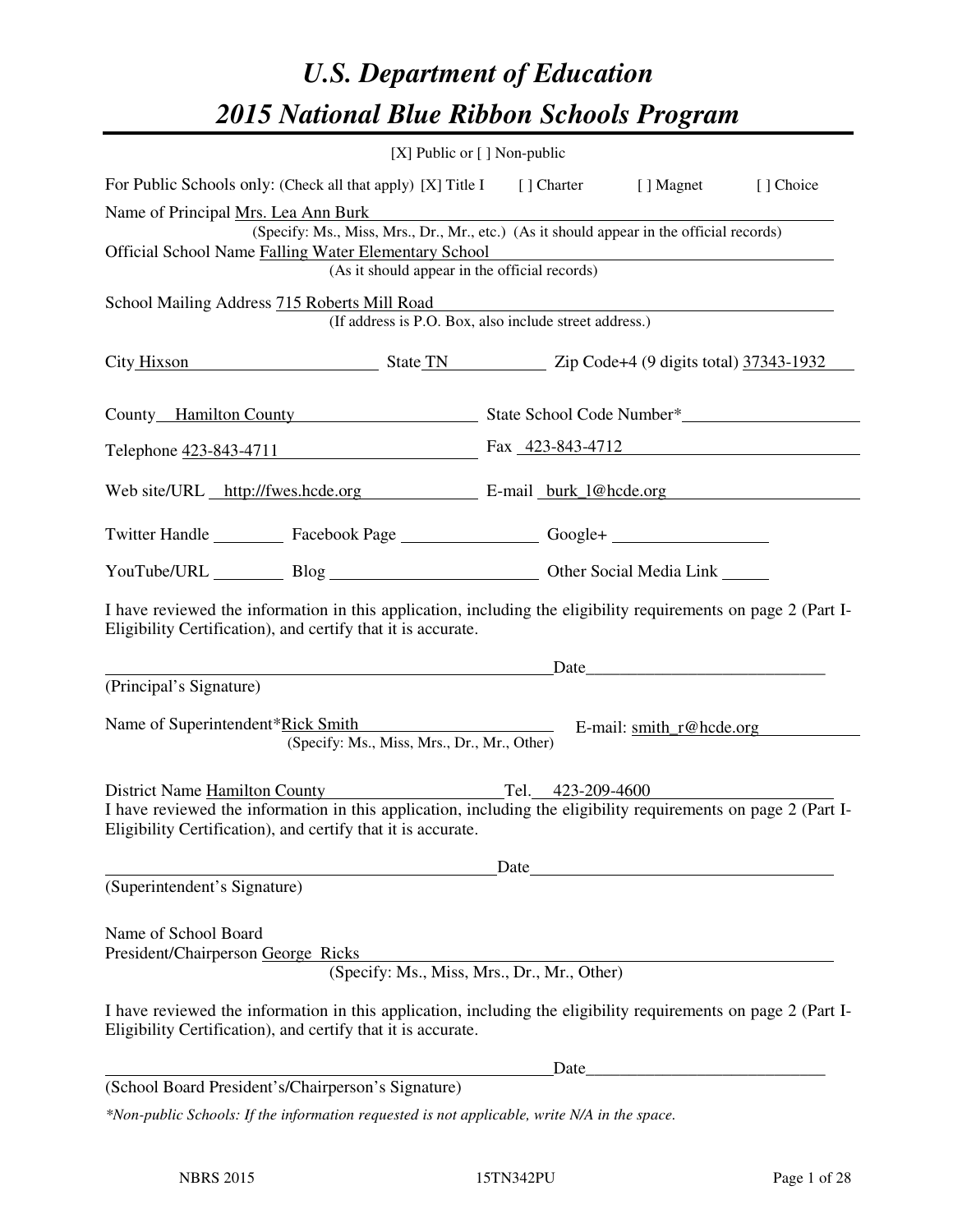#### **Include this page in the school's application as page 2.**

The signatures on the first page of this application (cover page) certify that each of the statements below, concerning the school's eligibility and compliance with U.S. Department of Education and National Blue Ribbon Schools requirements, are true and correct.

- 1. The school configuration includes one or more of grades K-12. (Schools on the same campus with one principal, even a K-12 school, must apply as an entire school.)
- 2. The school has made its Annual Measurable Objectives (AMOs) or Adequate Yearly Progress (AYP) each year for the past two years and has not been identified by the state as "persistently dangerous" within the last two years.
- 3. To meet final eligibility, a public school must meet the state's AMOs or AYP requirements in the 2014-2015 school year and be certified by the state representative. Any status appeals must be resolved at least two weeks before the awards ceremony for the school to receive the award.
- 4. If the school includes grades 7 or higher, the school must have foreign language as a part of its curriculum.
- 5. The school has been in existence for five full years, that is, from at least September 2009 and each tested grade must have been part of the school for the past three years.
- 6. The nominated school has not received the National Blue Ribbon Schools award in the past five years: 2010, 2011, 2012, 2013, or 2014.
- 7. The nominated school has no history of testing irregularities, nor have charges of irregularities been brought against the school at the time of nomination. The U.S. Department of Education reserves the right to disqualify a school's application and/or rescind a school's award if irregularities are later discovered and proven by the state.
- 8. The nominated school or district is not refusing Office of Civil Rights (OCR) access to information necessary to investigate a civil rights complaint or to conduct a district-wide compliance review.
- 9. The OCR has not issued a violation letter of findings to the school district concluding that the nominated school or the district as a whole has violated one or more of the civil rights statutes. A violation letter of findings will not be considered outstanding if OCR has accepted a corrective action plan from the district to remedy the violation.
- 10. The U.S. Department of Justice does not have a pending suit alleging that the nominated school or the school district as a whole has violated one or more of the civil rights statutes or the Constitution's equal protection clause.
- 11. There are no findings of violations of the Individuals with Disabilities Education Act in a U.S. Department of Education monitoring report that apply to the school or school district in question; or if there are such findings, the state or district has corrected, or agreed to correct, the findings.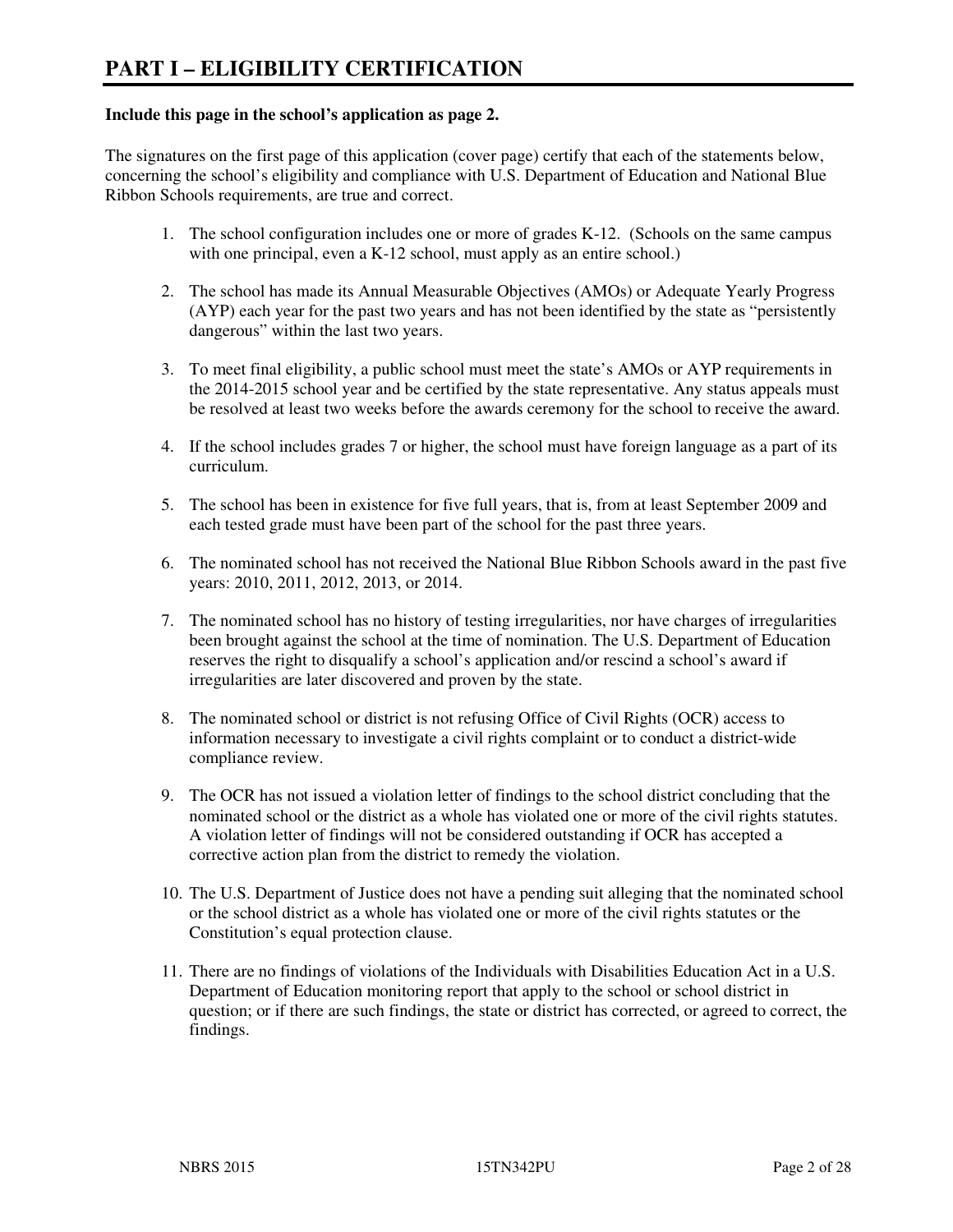# **PART II - DEMOGRAPHIC DATA**

#### **All data are the most recent year available.**

**DISTRICT** (Question 1 is not applicable to non-public schools)

| Number of schools in the district<br>(per district designation): | $\frac{43}{2}$ Elementary schools (includes K-8)<br>12 Middle/Junior high schools<br>20 High schools |
|------------------------------------------------------------------|------------------------------------------------------------------------------------------------------|
|                                                                  | 4 K-12 schools                                                                                       |

79 TOTAL

**SCHOOL** (To be completed by all schools)

- 2. Category that best describes the area where the school is located:
	- [ ] Urban or large central city [ ] Suburban with characteristics typical of an urban area [ ] Suburban [ ] Small city or town in a rural area [X] Rural
- 3. 4 Number of years the principal has been in her/his position at this school.
- 4. Number of students as of October 1 enrolled at each grade level or its equivalent in applying school:

| Grade                           | # of         | # of Females     | <b>Grade Total</b> |
|---------------------------------|--------------|------------------|--------------------|
|                                 | <b>Males</b> |                  |                    |
| <b>PreK</b>                     | 0            | $\boldsymbol{0}$ | $\theta$           |
| K                               | 14           | 15               | 29                 |
| 1                               | 16           | 17               | 33                 |
| $\boldsymbol{2}$                | 14           | 20               | 34                 |
| 3                               | 16           | 13               | 29                 |
| 4                               | 16           | 16               | 32                 |
| 5                               | 20           | 16               | 36                 |
| 6                               | 0            | $\theta$         | 0                  |
| 7                               | 0            | $\overline{0}$   | 0                  |
| 8                               | 0            | 0                | 0                  |
| 9                               | $\theta$     | $\overline{0}$   | 0                  |
| 10                              | 0            | 0                | 0                  |
| 11                              | 0            | 0                | 0                  |
| 12                              | 0            | 0                | 0                  |
| <b>Total</b><br><b>Students</b> | 96           | 97               | 193                |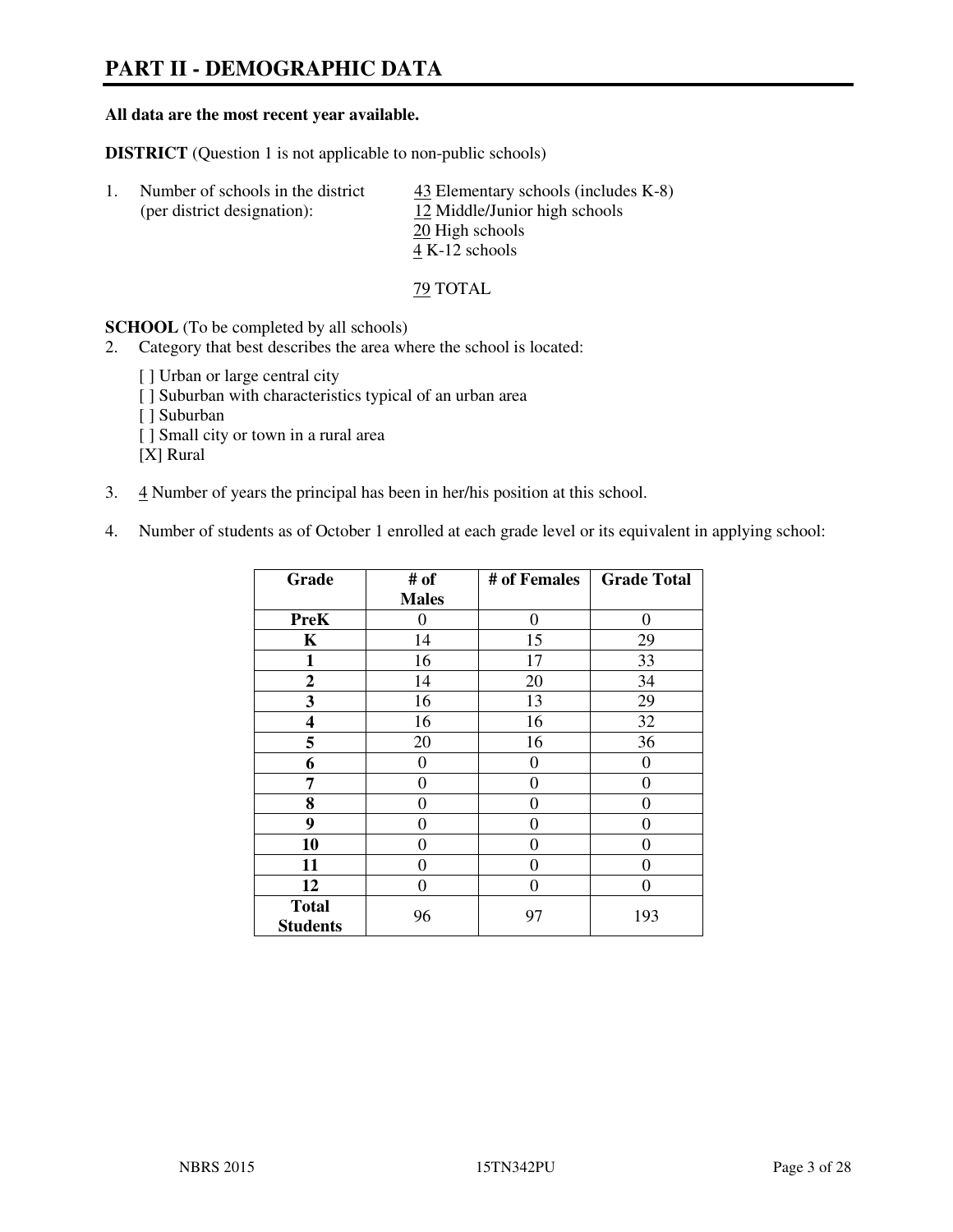5. Racial/ethnic composition of  $1\%$  American Indian or Alaska Native the school: 1 % Asian

 2 % Black or African American 3 % Hispanic or Latino 0 % Native Hawaiian or Other Pacific Islander 93 % White 0 % Two or more races **100 % Total** 

(Only these seven standard categories should be used to report the racial/ethnic composition of your school. The Final Guidance on Maintaining, Collecting, and Reporting Racial and Ethnic Data to the U.S. Department of Education published in the October 19, 2007 *Federal Register* provides definitions for each of the seven categories.)

6. Student turnover, or mobility rate, during the 2013 - 2014 year: 10%

This rate should be calculated using the grid below. The answer to (6) is the mobility rate.

| <b>Steps For Determining Mobility Rate</b>         | Answer |  |
|----------------------------------------------------|--------|--|
| $(1)$ Number of students who transferred to        |        |  |
| the school after October 1, 2013 until the         | 10     |  |
| end of the school year                             |        |  |
| (2) Number of students who transferred             |        |  |
| <i>from</i> the school after October 1, 2013 until | 12     |  |
| the end of the school year                         |        |  |
| (3) Total of all transferred students [sum of      | 22     |  |
| rows $(1)$ and $(2)$ ]                             |        |  |
| (4) Total number of students in the school as      | 224    |  |
| of October 1                                       |        |  |
| $(5)$ Total transferred students in row $(3)$      |        |  |
| divided by total students in row (4)               | 0.098  |  |
| $(6)$ Amount in row $(5)$ multiplied by 100        | 10     |  |

# 7. English Language Learners (ELL) in the school:  $0\%$

Number of non-English languages represented: 0 Specify non-English languages:

0 Total number ELL

8. Students eligible for free/reduced-priced meals:  $56\%$ Total number students who qualify: 126

#### **Information for Public Schools Only - Data Provided by the State**

The state has reported that 60 % of the students enrolled in this school are from low income or disadvantaged families based on the following subgroup(s): Students eligible for free/reduced-priced meals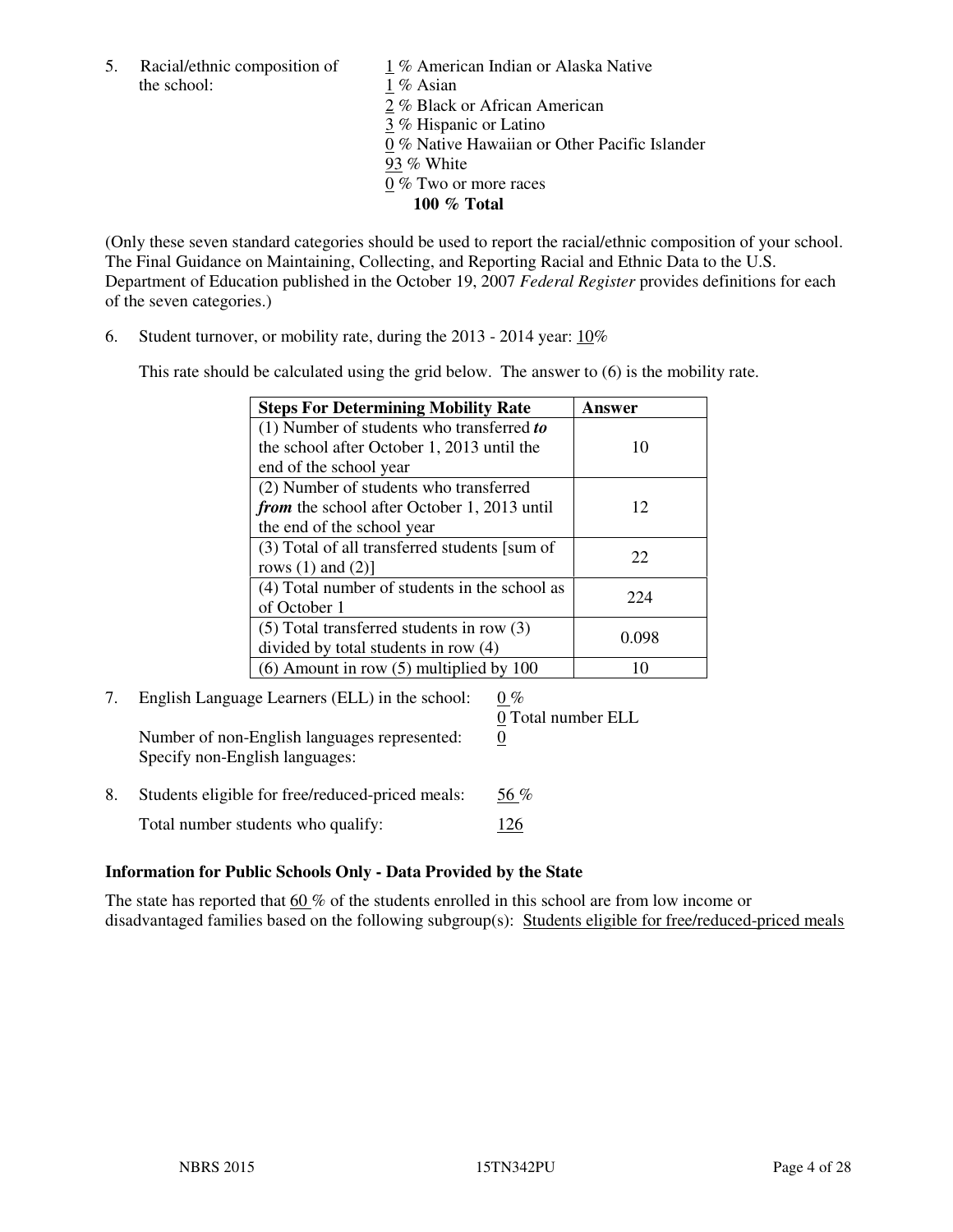9. Students receiving special education services:  $10\%$ 

20 Total number of students served

Indicate below the number of students with disabilities according to conditions designated in the Individuals with Disabilities Education Act. Do not add additional categories.

| 0 Orthopedic Impairment                 |
|-----------------------------------------|
| 6 Other Health Impaired                 |
| 6 Specific Learning Disability          |
| 12 Speech or Language Impairment        |
| 0 Traumatic Brain Injury                |
| 0 Visual Impairment Including Blindness |
| 1 Developmentally Delayed               |
|                                         |

10. Use Full-Time Equivalents (FTEs), rounded to nearest whole numeral, to indicate the number of personnel in each of the categories below:

|                                       | <b>Number of Staff</b> |
|---------------------------------------|------------------------|
| Administrators                        |                        |
| Classroom teachers                    | 12                     |
| Resource teachers/specialists         |                        |
| e.g., reading, math, science, special | 6                      |
| education, enrichment, technology,    |                        |
| art, music, physical education, etc.  |                        |
| Paraprofessionals                     | $\mathfrak{D}$         |
| Student support personnel             |                        |
| e.g., guidance counselors, behavior   |                        |
| interventionists, mental/physical     |                        |
| health service providers,             |                        |
| psychologists, family engagement      |                        |
| liaisons, career/college attainment   |                        |
| coaches, etc.                         |                        |
|                                       |                        |

11. Average student-classroom teacher ratio, that is, the number of students in the school divided by the FTE of classroom teachers, e.g.,  $22:1$  16:1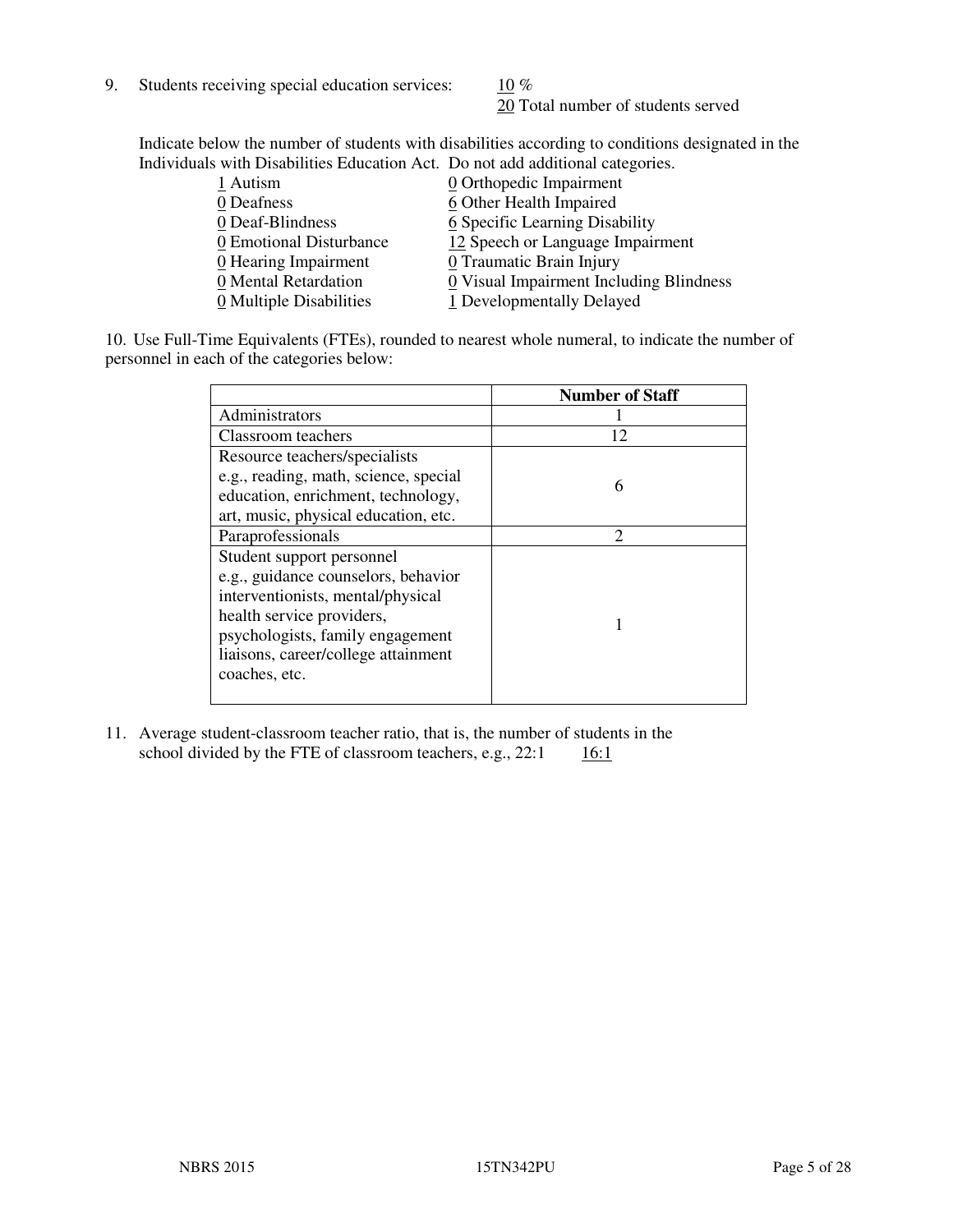12. Show daily student attendance rates. Only high schools need to supply yearly graduation rates.

| <b>Required Information</b> | 2013-2014     | 2012-2013 | 2011-2012 | 2010-2011 | 2009-2010 |
|-----------------------------|---------------|-----------|-----------|-----------|-----------|
| Daily student attendance    | 95%           | 95%       | 96%       | 95%       | 94%       |
| High school graduation rate | $\gamma_{\%}$ | 9%        | $0\%$     | 0%        | $0\%$     |

#### 13. **For schools ending in grade 12 (high schools)**

Show percentages to indicate the post-secondary status of students who graduated in Spring 2014

| <b>Post-Secondary Status</b>                  |       |
|-----------------------------------------------|-------|
| Graduating class size                         |       |
| Enrolled in a 4-year college or university    | 0%    |
| Enrolled in a community college               | $0\%$ |
| Enrolled in career/technical training program | $0\%$ |
| Found employment                              | $0\%$ |
| Joined the military or other public service   | $0\%$ |
| Other                                         | ነር    |

14. Indicate whether your school has previously received a National Blue Ribbon Schools award. Yes No X

If yes, select the year in which your school received the award.

15. Please summarize your school mission in 25 words or less: Falling Water is a small community school that offers an enriching, nurturing, and safe environment resulting in learners that are proficient or advanced in all core academic subjects.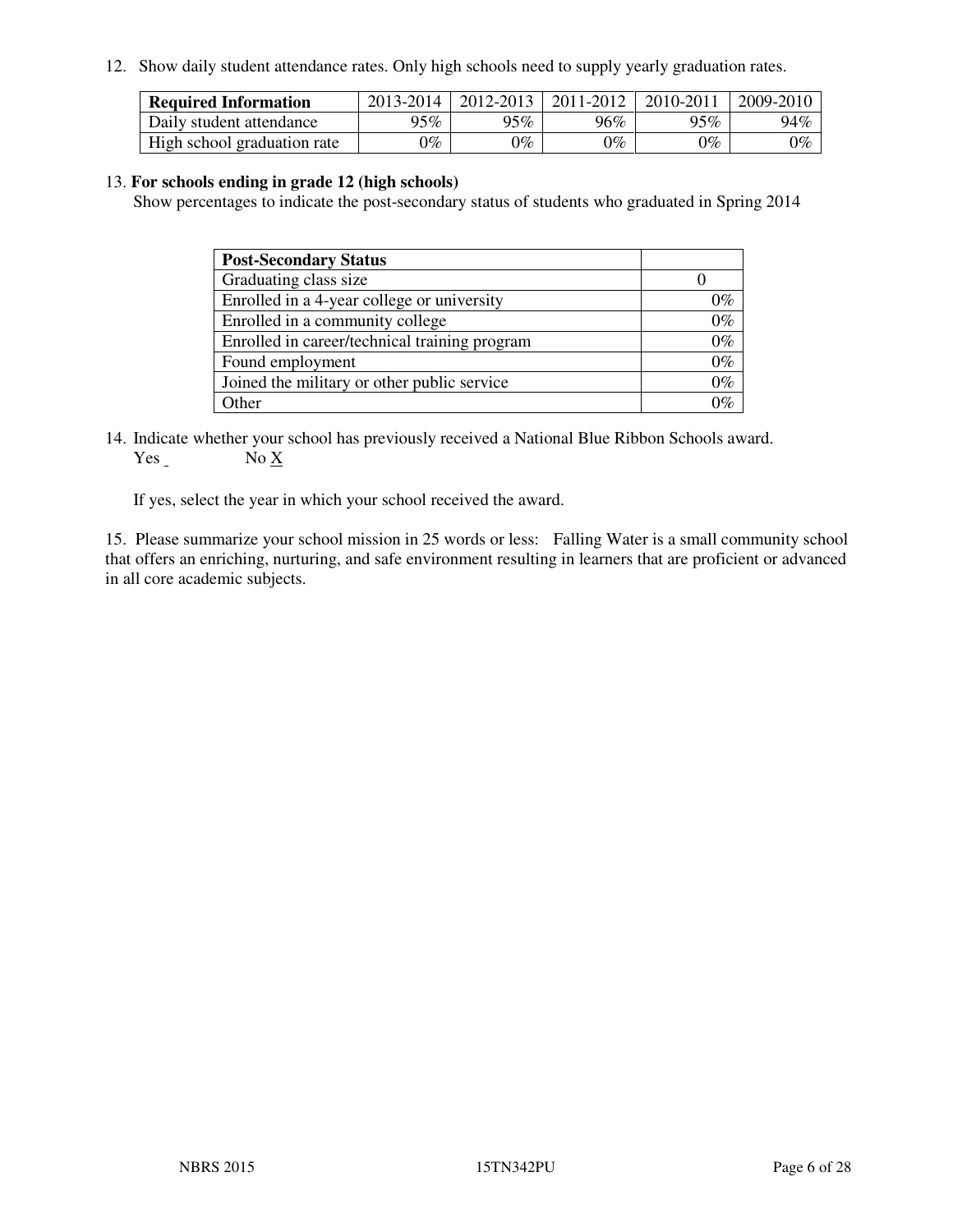# **PART III – SUMMARY**

Nestled at the base of Signal Mountain, Falling Water Elementary is a small community school that recently celebrated its one hundredth year milestone for educating children. Because of its longevity, present-day parents and other community members have a strong interest in the prosperity of the school and the students. This interest, being passed down through several generations continues to strengthen the enthusiasm for growing and learning. The physical environment is one that is aesthetically pleasing to the staff, students, parents and the community. There is a positive school climate that includes norms, values and expectations that support social, emotional and physical safety. The student population is made up of both noneconomically disadvantaged students and economically disadvantaged students. The achievement gap between these subgroups was identified as a challenge, addressed and closed.

The philosophy at Falling Water Elementary is to have an enriching, nurturing and safe environment that encourages academic achievement for all students. As a result, the majority of students are proficient or advanced in all core academic subjects, and there are productive relationships and mutual respect among the principal, teachers and students. It is the goal to meet the needs of students while instilling a lifelong love of learning.

Teachers use both the Tennessee state standards and the Common Core State Standards to develop, adjust and assess delivery of instruction in grades K-5. New and on-going support for teachers is provided by district and school level professional development. Job-embedded professional development is also provided during common grade level planning. Additional professional development is provided in best practices for planning effective lessons. During grade level planning, teachers collaboratively analyze and use formative and summative assessment for driving instruction.

Falling Water implements various research-based instructional strategies. Students receive 120 minutes of instruction in both reading/language arts and math as well as 30 minutes in science and social studies. For collaborative planning, all teachers are scheduled a common time five days per week. Each team meets with the principal weekly to review and discuss academic data and instruction.

Teachers use whole group, small group and individual guided reading instruction within a balanced literacy framework for instruction. The rigor in the instruction is evident through the students' scores on the Fountas and Pinnell Benchmark Assessments. During math instruction, teachers use the Habits of Mind and Habits of Interaction from "best practices" in math to address students' metacognition during math instruction. Special education teachers support students by using push-in and pull-out models for instruction. Two interventionists support students in grades K-5 who have been identified as at-risk on pre/post-assessment data and/or teacher recommendations. Tier II students receive 30 minutes of reading intervention three days per week. Tier III students receive an additional 30 minutes of reading intervention five days per week. Tier II and Tier III students receive 30 additional minutes of math intervention five days per week.

Because Falling Water Elementary is a school that values the diversity of learning styles, interest, strengths and passions of each student, other curriculum areas are offered for students to experience. Along with these various "other curriculum areas" that are held during the regular school hours, several school interestbased activities are offered. Students in third through fifth grade are given the opportunity to participate in a drama club. A parent volunteer with a passion for the arts leads students through the process producing and presenting plays for parents, students and community members. In addition to giving students many different options for being creative and working together as a team to present a final product, these experiences broaden students' appreciation for the arts and boost their self-esteem.

Once a month the fourth and fifth grade students participate in the University of Tennessee Extension Service's 4-H Club. The program includes real-life activities using standards that are applicable to each of these grade levels. This fosters a sense of importance for the skills and concepts that are taught on a daily basis in the regular curriculum.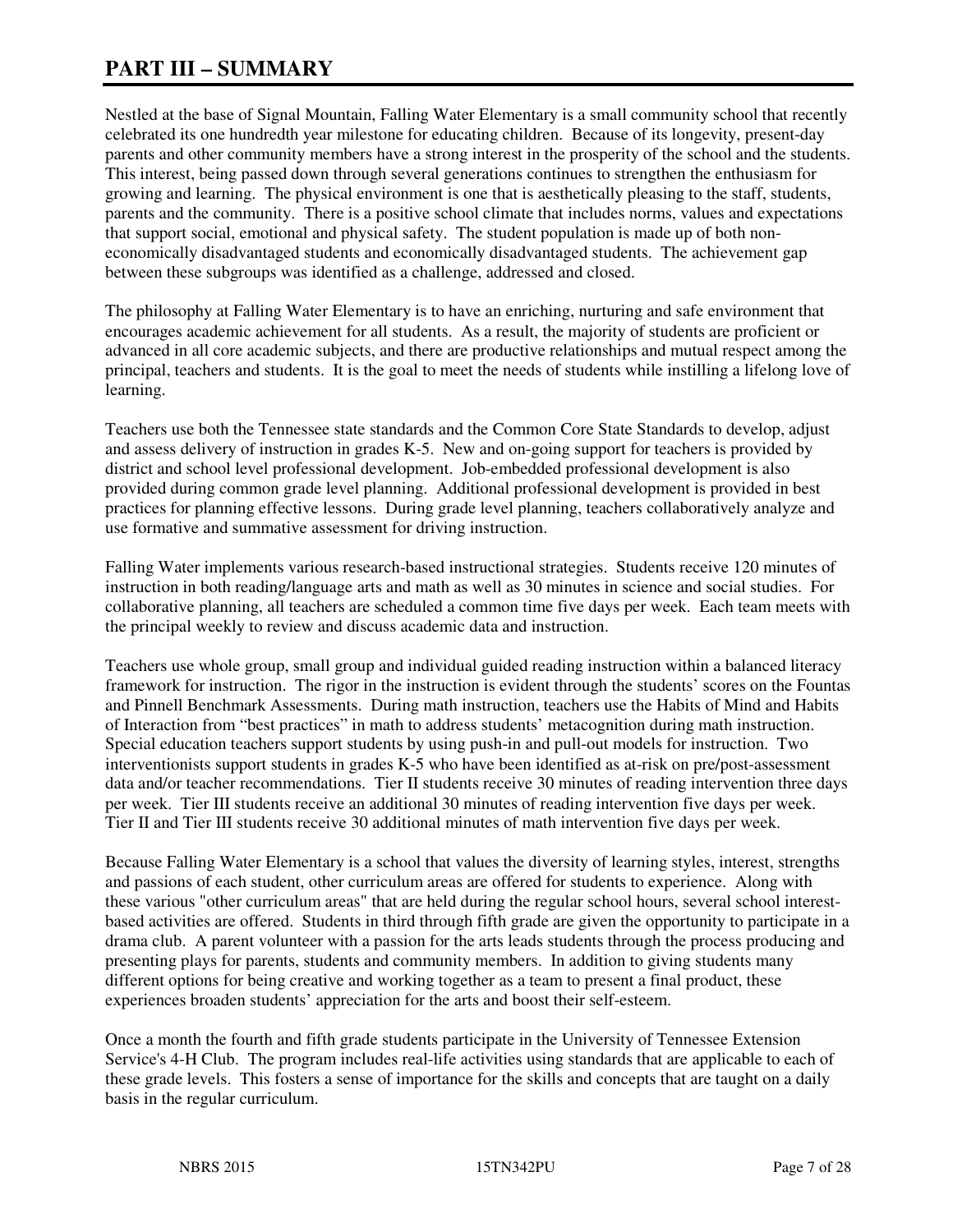Fourth and fifth grade students who have an interest in designing, building and programing a Lego robot with attachments that perform different tasks are chosen for a team through a recommendation and audition process. This program promotes STEM (Science-Technology-Engineering-Math) education through a "hands on" approach.

Students in grades three through five are given the opportunity to participate on the Science Olympiad team. The team uses the scientific method to hypothesize, test and reach a conclusion based on scientific principles. Participation increases student interest in math and science and teaches students to work collaboratively for problem solving.

The positive attitudes of the principal, staff, students and community promote and increase academic achievement, motivation to learn and psychological well-being for all students.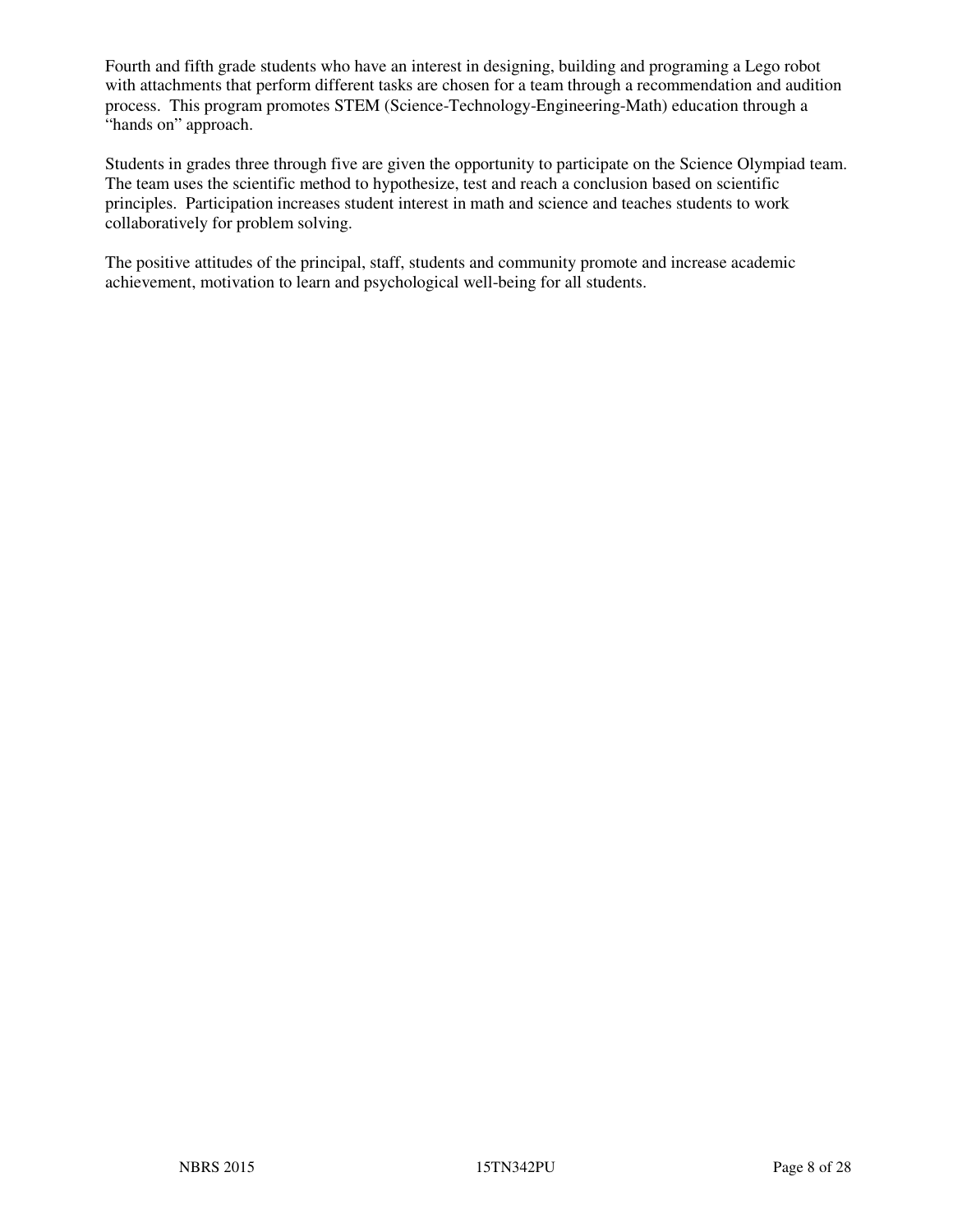## **1. Core Curriculum:**

Guided reading is a most effective way to address individual needs of each student. Whether it be the need for remediation in lower functioning students or for acceleration and more challenges for higher functioning students, it is the primary means for teaching reading at Falling Water Elementary School. Reading on all grade levels is based on Dr. Jan Richardson's professional development and her book The Next Step in Guided Reading. Fountas and Pinnell Reading Benchmark Assessment is used for assessing the reading level of each student at the beginning, middle, and ending of each school year. The data is used to form appropriate level reading groups. Using the Fountas and Pinnell Leveled Literacy Intervention program, Tier II students receive reading intervention services 30 minutes a day, three days a week. Using the Read Naturally Program, Tier III students receive an additional 30 minutes of reading intervention five days a week. A county-wide adoption of the Journey's Reading Language Arts series, published by Houghton Mifflin Harcourt, is used for teaching guided reading and integrating language arts. Words Their Way written by Donald Bear is used to address spelling, word study, phonics, vocabulary and for determining writing levels and differentiating teaching techniques. Lucy Calkins' Units of Study for Teaching Writing is used for challenging and improving the writing skills of the students and reinforcing the required language skills. A rubric is used by the teacher for determining the writing level of each student and also for planning whole group mini lessons for writer's workshop. All teaching and learning materials are geared toward the mastery of the reading/ELA Common Core State Standards.

Number Talks by Sherry Parrish and the enVision math series by Pearson have been adopted by the district for math instruction. Supplemental lessons, spiral reviews and assessments created by the district's math coaches are also used. These curriculum resources satisfy the state and Common Core State Standards focus clusters to support students' acquisition of foundational skills.

The primary grades have a 60 minute math block of instruction, and the intermediate grades have 90 minutes. Three days per week teachers begin with a fifteen-minute Number Talks lesson for increasing students' mental math and computational strategies. Two days per week spiral reviews are used for revisiting previously taught skills. Math is taught from either the enVision series or from a supplemental lesson that uses problem based interactive learning, independent practice and individualization for reteaching or enrichment. A problem is posed by the teacher and time is allotted for students to explore independently or in small groups to solve the problem prior to a whole class plenary. For creating an effective lesson, a focus on best practices is accomplished and supported with the use of the Habits of Mind and Habits of Interaction. To evaluate student progress, teachers use informal data from the lessons, exit slips at the conclusion of each lesson and formative assessments at the conclusion of each unit of study. The data is used for guiding instruction and determining differentiation and remediation.

For science instruction, Tennessee Science by Houghton Mifflin Harcourt has been adopted by the district. In addition, Science Weekly published by CAM Publishing Group, Inc. is a supplement for reinforcing the state standards and science concepts. Lessons that encourage collaboration among students are designed to incorporate tasks, roles and interaction consistent with investigative science. Interactive science journals, portfolios and real-life experiences through field studies and experiments are strategies used for student learning.To evaluate student progress, teachers use informal data from the lessons, rubrics and formative assessments at the conclusion of each unit of study. The data is used for guiding instruction and determining differentiation and intervention.

For social studies instruction, Tennessee Through Time series by Gibbs Smith has been adopted by the district. In addition, Tennessee Studies Weekly, a core social studies classroom magazine, published by America's New Textbook is a supplement for reinforcing the state standards and social studies concepts. Lessons are constructed to foster student learning. They collaboratively work on projects and activities that are designed to acquire curriculum based goals. Open ended questions are used to persuade student thinking outside the box. To assess the progress of students, informal data is recorded during lessons. Also, rubrics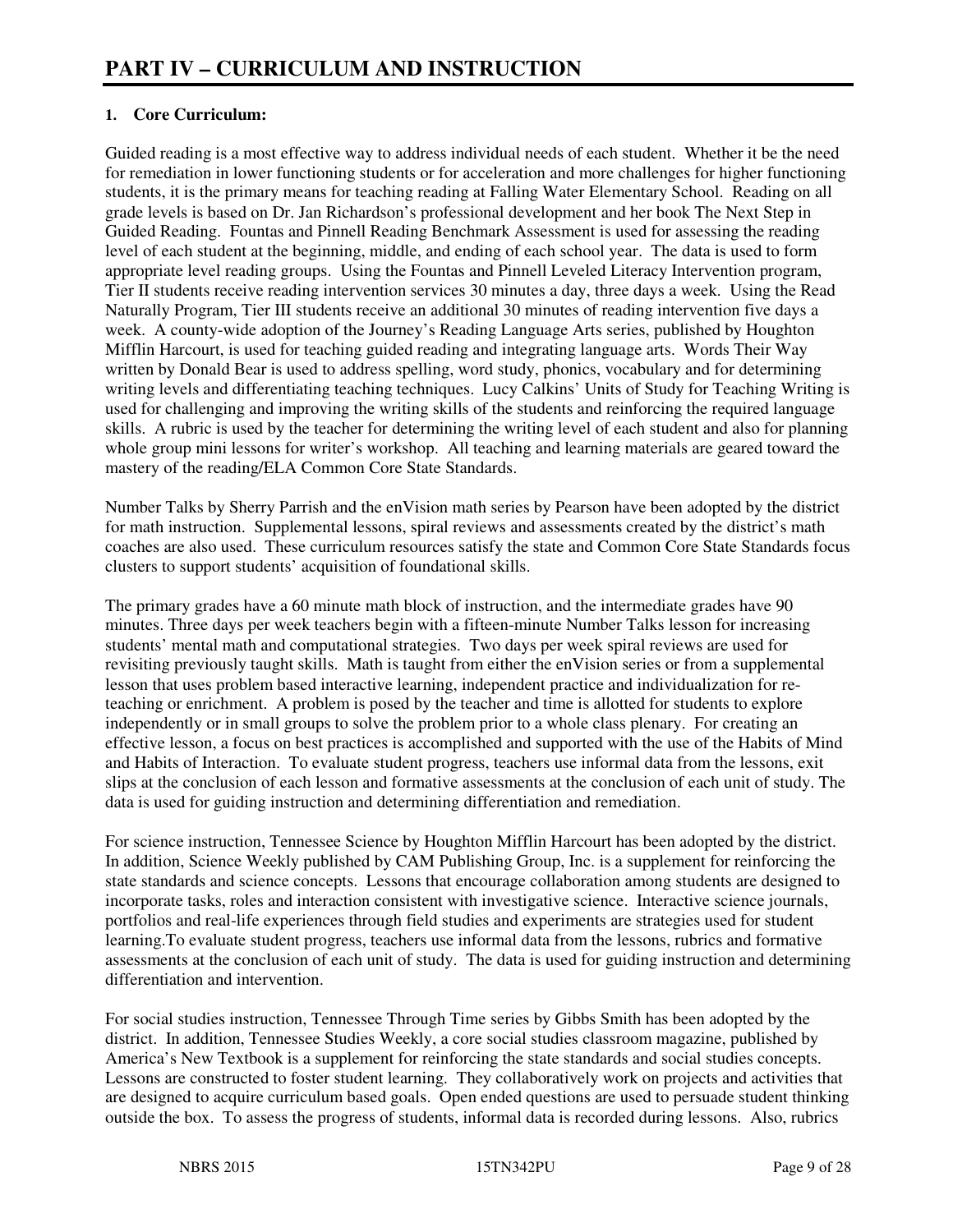and formative assessments are used at the conclusion of each unit of study. The combined data is used by the teacher for guiding instruction and determining differentiation and intervention.

### **2. Other Curriculum Areas:**

Falling Water Elementary offers several "other curriculum areas" during and after the school day. Within the regular school week, students in grades K-5 participate in computer lab classes. These classes are held in the computer lab that is equipped with 23 desktop computers, Smartboard, document camera and a selection of software options geared to each grade and developmental level. These classes focus on learning keyboarding skills as well as research skills and support for the math, science, language arts and social studies curriculums.

All students attend music classes in a room that is equipped with musical and rhythm instruments, stereo system, computer, television, Apple TV with projection, iPad and MP3 player. Students are taught basic music theory, relationships between historical events and the music of that era, beginning instruments and music performance.

All students participate in library classes. The library is equipped with thousands of books, computers, Smartboard, Apple TV and iPad to enhance the learning experience. In library classes, an emphasis is on developing a life-long love of reading, learning library science skills, as well as learning research skills for curriculum support. Author and genre studies are also an integral part of these classes.

Weather permitting, physical education classes are held on a large fenced field located on one side of the playground. There is a walking track, basketball court and a wide-open area for multiple uses. The classes are equipped with a variety of balls, bats, nets, cones, parachutes, rackets and hoops that are used for skill practices as well as group games and competitions. In inclement weather, classes are conducted in the gymnasium. Even though space is restricted in the gymnasium, all activities are designed within the mental and physical developmental levels of each student. On a regular basis games are constructed to support the academic standards.

Once a month the fourth and fifth grade students participate in the University of Tennessee Extension Service's 4-H Club. Even though 4-H is not a curriculum, it is offered because the program includes real life activities using standards that are applicable to each of these grade levels. This fosters a sense of importance for the skills and concepts that are taught on a daily basis in the regular curriculum.

Along with these various "other curriculum areas" that are held during the regular school hours, several school interest-based activities are offered. Students in third through fifth grades are given the opportunity to participate in a drama club. A parent volunteer who has a passion for the arts leads this group of students through the process of set building, prop gathering and management, technical set-up with lighting and audio, costuming, rehearsing and ultimately performing plays for the parents, students and community members. In addition to giving students many different options for being creative and working together as a team to present a final product, the plays are highly successful fundraisers for the PTA.

Falling Water Elementary also has a First Lego League Competition Robotics team for fourth and fifth graders. Students who have an interest in designing, building and programming a Lego robot with attachments that perform different tasks are chosen through a recommendation and audition process. The team is given a problem to solve along with a list of challenges that their robot must complete in order to compete among other teams within the surrounding area. The highest ranking teams then compete in the final tournament held at Tennessee Technical University.

Each spring students in grades three through five are given the opportunity to participate on the Science Olympiad team. The team uses the scientific method to hypothesize, test and reach a conclusion based on scientific principles. Teams are assigned multiple problems for which they are to solve and design solutions. In the late spring, they participate in a Science Olympiad competition held on the campus of Chattanooga State Technical Community College.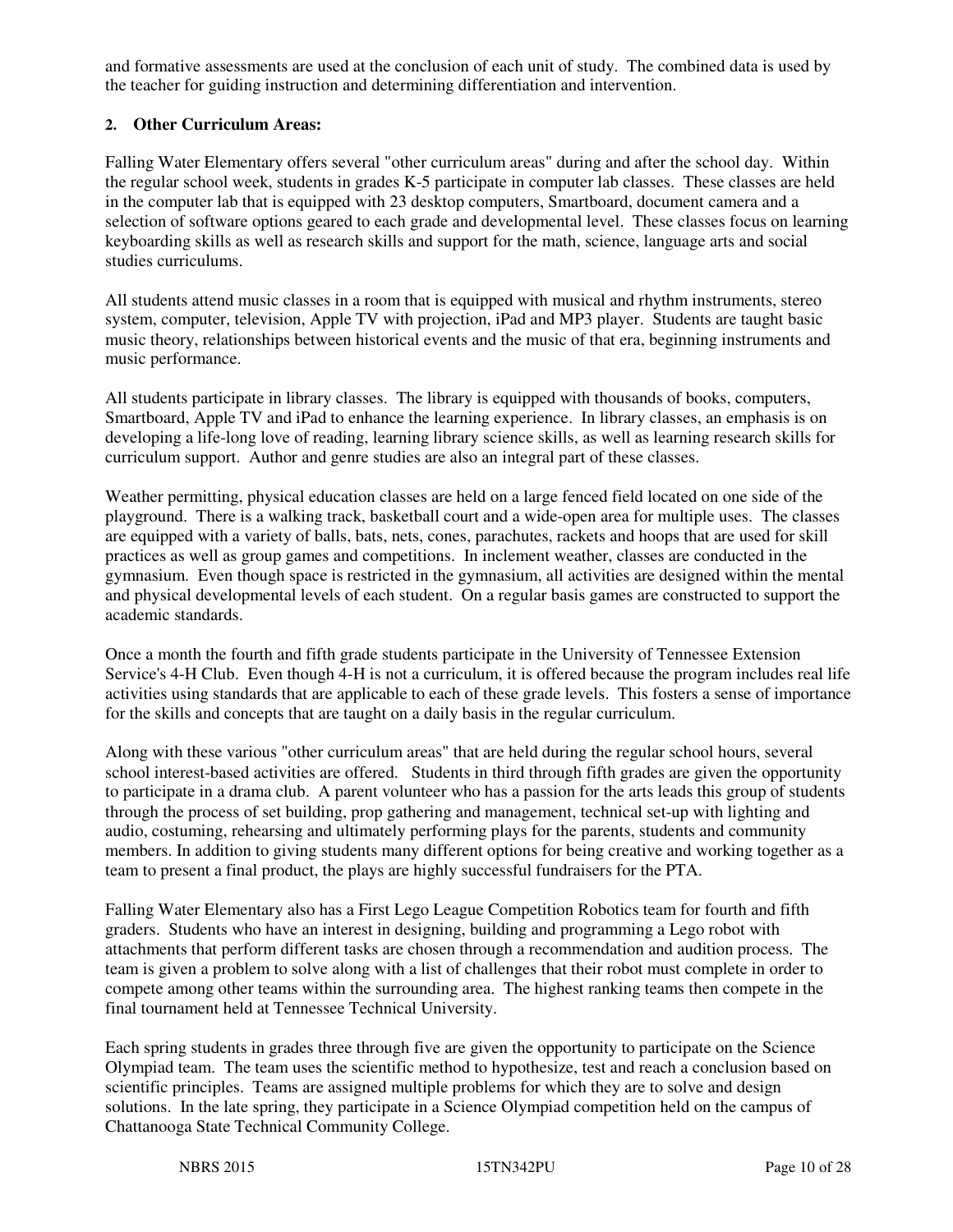Falling Water Elementary is a school where not only the basic academic subjects are taught; instead, it is a school that values the diversity of learning styles, interests, strengths and passions of each student. It is a school that fosters the growth of these interests and passions by offering a range of "other curriculum areas" for students to experience.

#### **3. Instructional Methods and Interventions:**

Instructional methods used by teachers include direct instruction, interactive instruction, independent study, project-based learning, field studies and hands-on experiences. Students gather accordingly in leveled groups for guided reading, guided writing or guided math; thus, enabling the teacher to provide explicit and differentiated instruction.

For a student who is performing below grade level expectations in reading/math, collected data from assessments is used to determine the need for intervention. Within the classroom, all students receive Tier I core instruction. Students identified as Tier II receive an additional 30 minutes of targeted instruction in reading/math in a small group setting three days per week. The Tier III students receive an additional 30 minutes of individual or small group instruction in reading/math five days per week.

Tier II and Tier III reading intervention is provided by two retired, highly qualified teachers three days per week. One serves students in kindergarten through second grade, and the other serves students in grades three through five. The primary grades use the Leveled Literacy Intervention by Fountas and Pinnell. The intermediate grades use Leveled Literacy Intervention in 30 minute increments for both Tier II and Tier III students. The Tier III students receive an additional 30 minutes of reading using the Read Naturally program. The classroom teachers also provide 30 minute sessions of instruction for the Tier III students two days per week. The on-site computer teacher provides math intervention using Moby Max and Fast Math computer-based programs.

Encore is an extended day intervention program for the intermediate grades. On an assigned day, selected students from a grade level meet for one hour in a learning environment focused on individual needs. The program uses a "revolving door" system so that students continually progress from one level to the next until becoming proficient or advanced in math/reading.

The exceptional education department serves both the learning disabled and the gifted students in grades two through five. Each group depending, on their needs, meets for one hour three times per week. The curriculum provides enrichment classes and activities for the students in the gifted program while the curriculum for the learning disabled is geared toward individual needs.

Through the combined efforts of the administrator, teachers, students, interventionists, parents and community, students at Falling Water Elementary School have shown great growth in their academics as well as significant gap closure.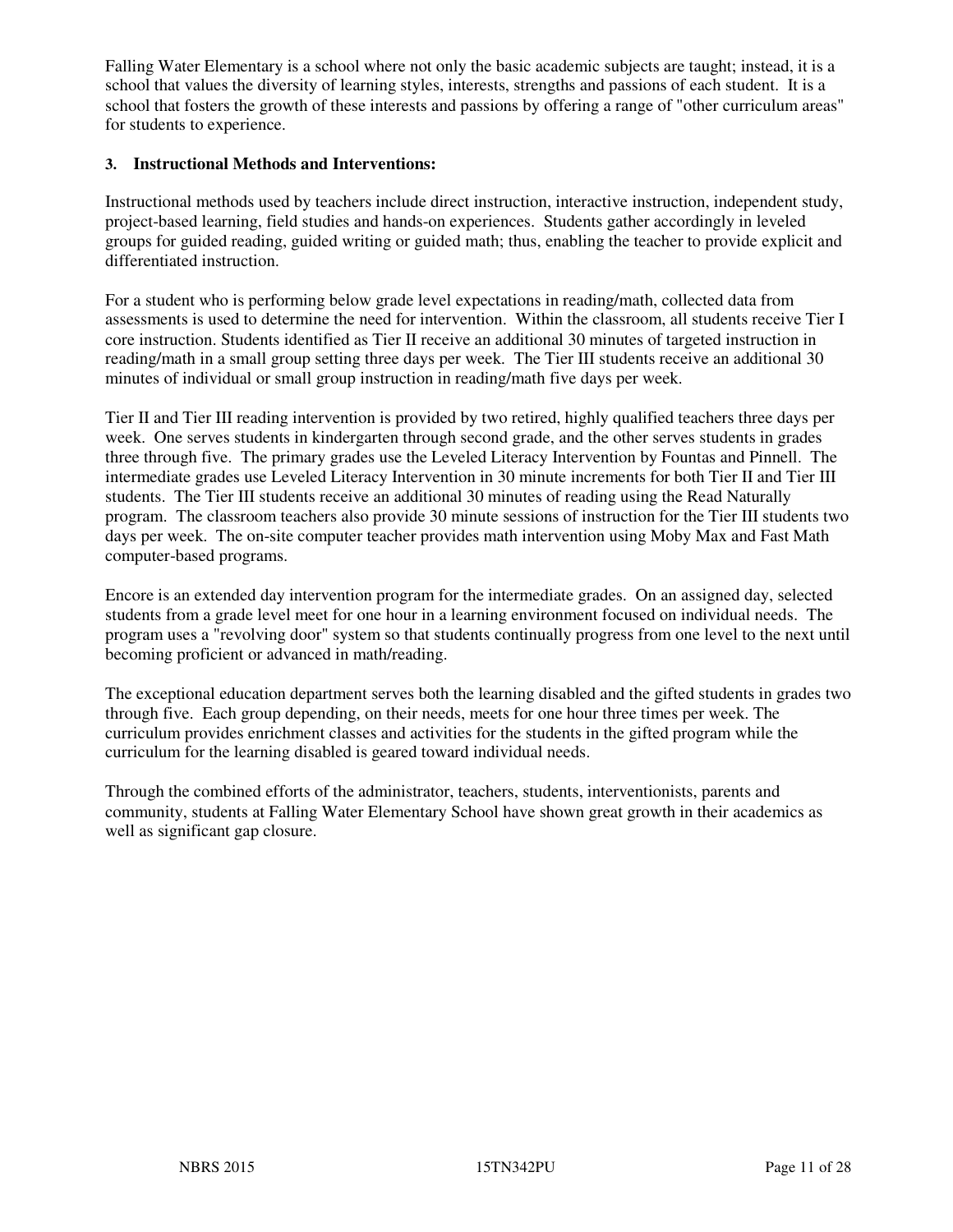#### **1. Assessment Results Narrative Summary:**

The data presented in the 2010 through the 2014 application tables reveals that Falling Water Elementary School has made significant gains in both math and reading for each consecutive year. In 2010, 36.9% of the student body tested either proficient or advanced in math. Upon the completion of the 2014 school year, the percentage tested proficient or advanced increased to 78%. Within that same timeframe reading scores increased from 37.7% for proficient or advanced in 2010 to 63.6% proficient or advanced in 2014.

In 2010, a highly qualified retired teacher was hired as a reading interventionist to support students in grades three, four and five. The program used for intervention was Read Naturally. In 2012, another highly qualified retired teacher was hired as a reading interventionist to support Tier II students in kindergarten, first and second grades using the Fountas and Pinnell Leveled Literacy Intervention. In 2013, the intermediate interventionist incorporated the Fountas and Pinnell Leveled Literacy Intervention for Tier III students.

In 2012, the Hamilton County Department of Education (HCDE) assigned a math coach to Falling Water Elementary School. To inform instruction, the coach provides professional development and completes residencies with teachers on best practices and data analysis.

In 2012, it became mandatory for all teachers to maintain data notebooks in which assessment data was recorded and used to monitor the students' academic progress. Also, the data served as a tool for teachers to recognize and address the needs of individual students.

In 2014, a math achievement gap of 20.9% existed between all students and the subgroup students receiving special education services. To close this achievement gap, these students are receiving math intervention using the Do the Math program.

Because there are less than five students in any ethnicity group, it is not a favorable statistical analysis to identify trends.

#### **2. Assessment for Instruction and Learning and Sharing Assessment Results:**

Because the Tennessee Comprehensive Assessment Program doesn't offer item analysis for the academic subjects tested, the Hamilton County Department of Education (HCDE) develops math benchmark assessments that correspond to state standards for each grade level and mandates that the tests are administered by intermediate teachers in November and March; whereas, the primary grades are tested in November, March and May. HCDE scores the tests and enters detailed data analysis into the data dashboard COGNOS. The teachers then retrieve the data to determine the skills along with the corresponding state performance indicators that have not been mastered. Together the administrator, the math coach and the classroom teachers calculate the incorrectly answered questions and construct a plan for remediation. The aforementioned process is also applied for the topic assessments of students at the conclusion of each math unit. Ongoing formative assessments are used during remediation and regular instruction to verify mastery.

For determining the students' reading levels and to assure that each student receives appropriate guided reading instructions, the teacher administers the Fountas & Pinnell Benchmark Assessment System (BAS) in August, December and May to each student individually. These assessments are used to identify student errors in decoding and comprehension. Each student performing on the same reading level of a group could possibly have difficulty in mastering different skills than those of the others; therefore, using the individual test data, the teacher provides differentiated instruction for the various needs. Also, the teacher takes anecdotal notes that are used for ongoing informal assessments to determine student progress. After each benchmark testing, every student's name and reading level is posted on a color coded, grade specific data board. At a glance, student progress can be tracked throughout the school year.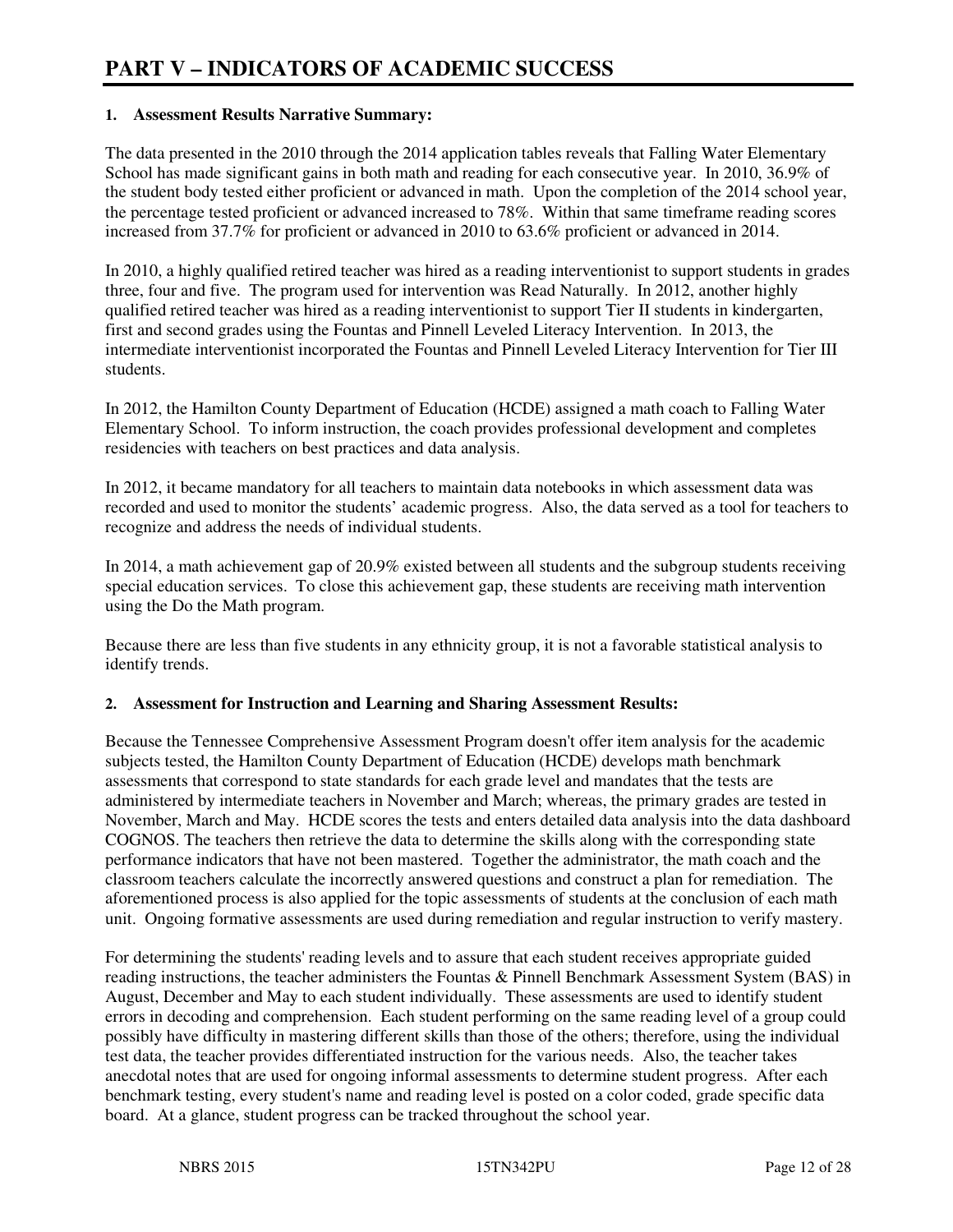Assessment data is shared among teachers and the administrator and between teacher/students and teacher /parents by means of conferences, progress reports, report cards, monthly school newsletters and PTA programs. For helping students succeed, communicating differentiated and unique data information to parents and the community encourages their support and involvement.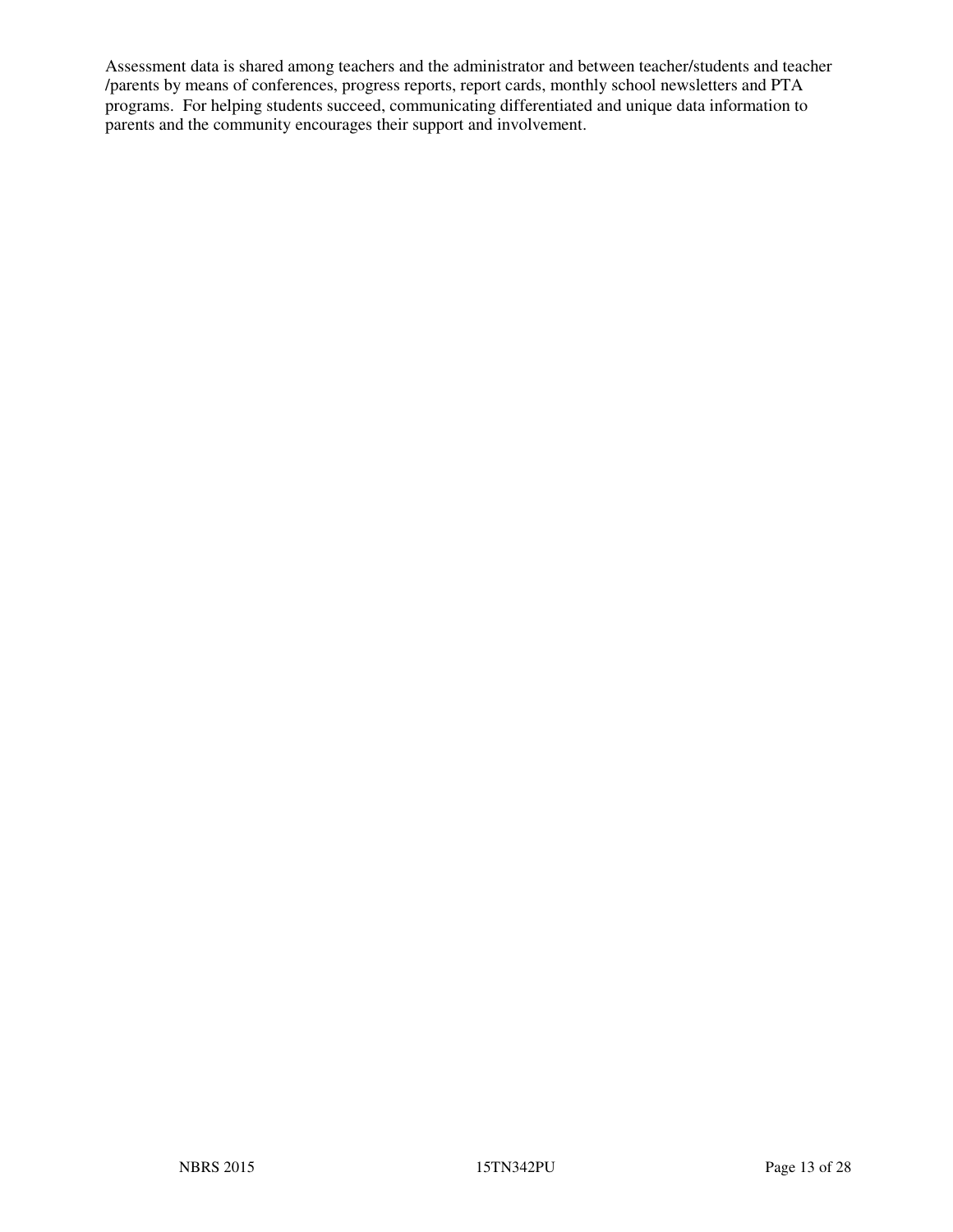# **1. School Climate/Culture**

With a small enrollment in grades K-5, Falling Water Elementary School is a respectful, healthy, safe and effective 100 year old community school with a culture of growth that supports high behavioral and academic expectations. Establishing a growth mindset for the principal, teachers, students, parents and the community is an ultimate goal for the success of all students.

By valuing teachers' opinions and suggestions for a school-wide focus of a shared vision, mission and beliefs, the administrator, an instructional leader, has an open-door policy that has created a positive and professional culture. This practice validates support, confidence, trust, and a sense of feeling included and appreciated among the faculty, staff, students, parents and community. Because teachers comply with research-supported evidence for effective instructions, they are often publicly recognized for grant awards and test scores. They believe they are accountable for the academic performance of each student. They also believe that all students can more readily learn in a risk-tolerant learning zone in which students become aware of the importance of their actions for their success.The principal and teachers have an effective working rapport. Information and instructional strategies learned at professional development sessions are collaborated during faculty and grade level meetings.

Falling Water has a positive climate that understands and accepts the unique contributions of all people engaged with the school. Everyone feels welcomed, connected, valued and respected. All teachers promote the conditions that foster a caring environment. In addition, each student has a staff member with whom she/he feels comfortable discussing personal problems.

Each morning bus riders and car riders and their parents are greeted by the principal, a faculty member and fifth grade students who serve on the safety patrol. Upon entering the building, students are greeted by other faculty members and the cafeteria staff who offer a feeling of belonging and security.

The physical environment of the school is welcoming and conducive to learning. The walls in the hallways consist of colorful murals and the work of students on display. A bulletin board in the lobby comprises a photo and job position of each staff member. Other bulletin boards in the building are used to showcase student artwork, contest results, class schedules and teacher attendance.

Throughout the school year, students are encouraged to participate in activities and performances that promote communication and interaction as a means for building self-confidence as well as feeling socially accepted. Also, recognition and awards are used to motivate students to strive for academic accomplishments.

A positive school climate not only promotes an increase in academic achievement, motivation to learn and psychological well-being for all students, it promotes less absenteeism of students, faculty and staff.

## **2. Engaging Families and Community**

Because parental and community support is a major factor, provisions occur throughout the school year to stimulate this involvement. Parents become engaged in "open house" at the beginning of each school year when the administrator introduces the faculty and shares the mission and vision of the school. Parents are encouraged to join and attend monthly PTA meetings and parent/teacher conferences so that they are involved in their child's academic and social growth. Parents volunteer to assist the office staff and teachers in capacities that reinforce the importance of their role in the success of their child and the school.

The Parent Teacher Association sponsors a drama program for students in grades K – 5. Each grade level presents a production at an assigned PTA meeting. All students also have an opportunity to perform in a winter and spring production. These experiences broaden students' appreciation for the arts and boost their self-esteem.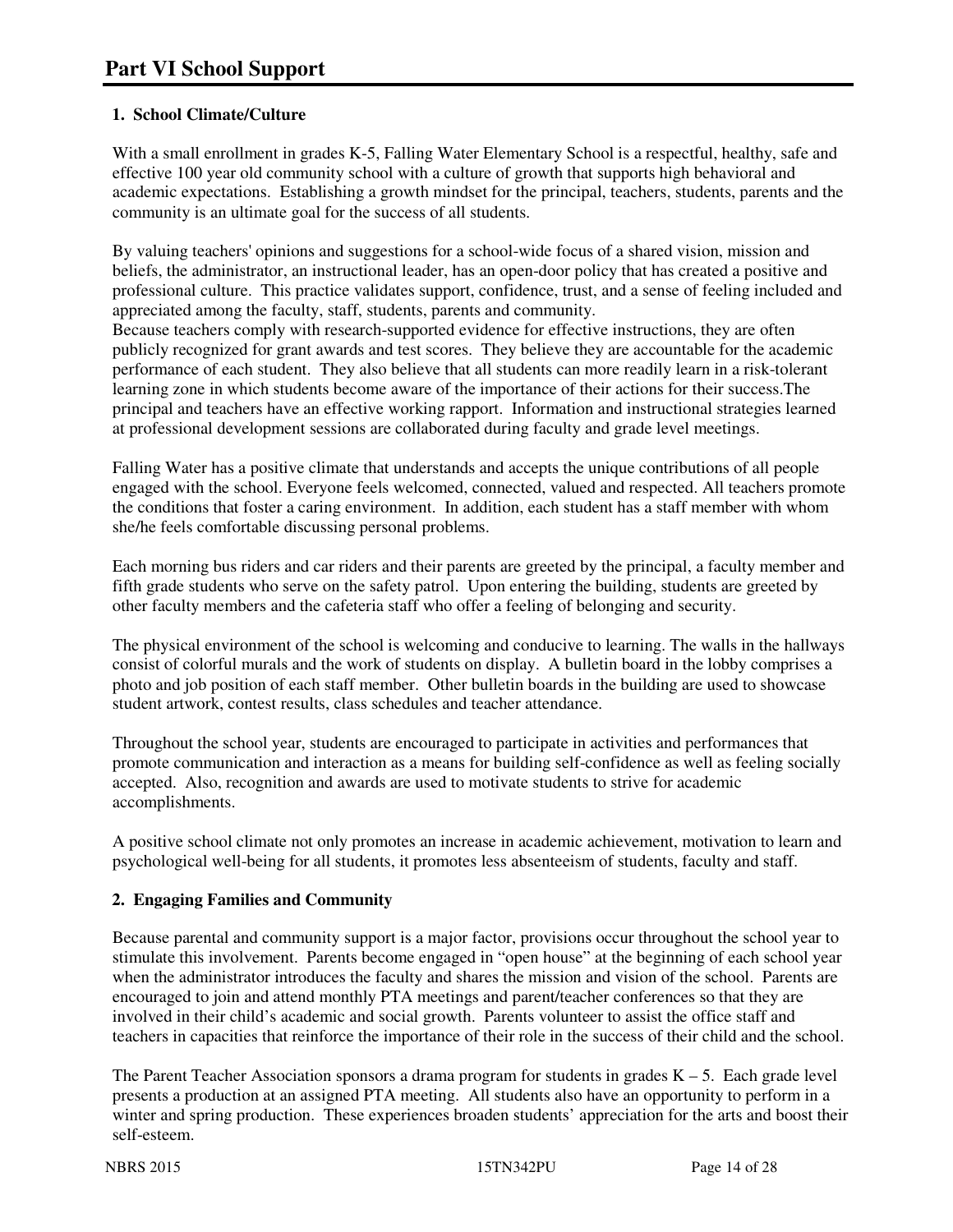Each spring the Creative Discovery Museum hosts a family science night. Students and their families enjoy an evening of hand-on science activities that are state standards aligned. The activities encourage parents and students to explore a variety of science concepts.

The Tennessee Valley Authority offers fourth and fifth grade students an opportunity to design and build a robot that is competitive with the robots of other students within the district. Participating as a team in the Robotics program promotes STEM (Science-Technology-Engineering-Math) education through a "hands on" approach. The program includes experiences in teamwork, problem solving, time management, technical skills in computer programming, mechanical engineering and construction.

Third, fourth and fifth grade students participate in the Science Olympiad, a program sponsored by The Tennessee American Water Company and Chattanooga State Technical Community College. Being engaged in the concepts and applications of math and science increases interest in both curriculums and teaches students to work collaboratively for problem solving.

The 4-H Organization conducts monthly meetings with the fourth and fifth grade students. The meetings encourage students to engage in hands-on learning activities for science, healthy living and food security. In a classroom bowl, oral presentations accompanied with demonstrations are required. After the classroom bowl, students in the top four placements advance to the Clover Bowl to compete with students within the district.

Lowe's, a business partner, donated the materials and built an on-site, outdoor classroom for students and teachers to utilizing the outside elements for hands-on science and math instructions that are geared to state standards.

#### **3. Professional Development**

At Falling Water Elementary School, an approach to professional development is ongoing because we believe in being lifelong learners. Although most of our staff are seasoned and successful proven teachers, we recognize there is always a need for continuous learning in order to be effective. On a regular basis we attend and/or lead professional development within the district. This enables us to learn current ideas and best practices for teaching students.

Two teachers in the building serve as our literacy support and numeracy support teachers. Throughout the school year, they attend training sessions with literacy and math coaches and other teachers within the district. This is a great opportunity to connect leaders from different schools in learning and sharing new information and strategies. Upon returning to our school, they share the acquired information with all staff members. Having teachers within the building who also serve as support teachers is much more meaningful to our learning than that of learning from an outside, unfamiliar source.

On a regular basis, a literacy coach and a math coach are on site to facilitate professional development for the staff. Both work alongside classroom teachers in planning and implementing best practices for teaching and learning. A close working relationship with the coaches is beneficial for refining pedagogy. In turn, the coaches become aware of the topics that need to be addressed in future professional development sessions. In addition, to preview and familiarize themselves with the upcoming curriculum, teachers attend monthly support sessions conducted by the county literacy and math coaches.

Dr. Jan Richardson's book The Next Step in Guided Reading is a district-wide adopted program that is used for teaching guided reading. Within the district, several schools have partnered to bring Dr. Richardson to Hamilton County on a monthly basis to work directly with students. Literacy coaches and literacy teachers participate in these small group workshop settings. Dr. Richardson models planning and teaching a guided reading lesson with students that is followed by debriefing of the lesson with only the teachers. This is an invaluable opportunity for teachers to observe and participate in a real-time professional development that is more easily applicable upon returning to their classrooms.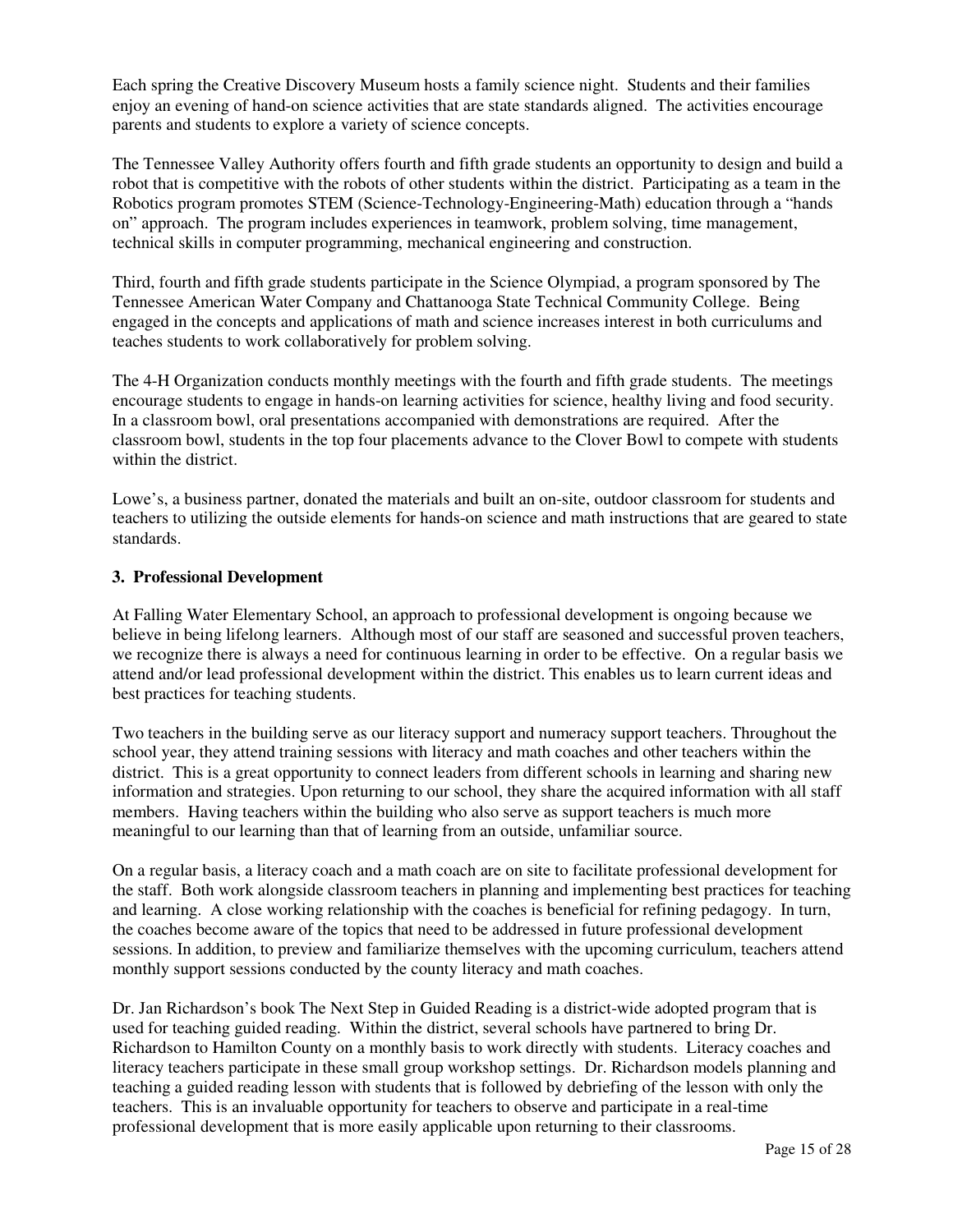Teachers' participation and application of ongoing professional development have resulted in student achievement steadily increasing in both math and literacy within the past five years. There has been an increase in literacy; although, it has not accelerated at the same rate as math. Literacy, therefore, has become a challenge among the administrator, teachers, students and parents. To improve literacy skills and make greater gains in the near future, an emphasis has been placed on additional literacy based professional development.

#### **4. School Leadership**

The philosophy at Falling Water Elementary School is to have an enriching, nurturing and safe environment that encourages academic achievement for all students. As a result, the majority of students are proficient or advanced in all core academic subjects, and there are productive relationships and mutual respect among the principal, teachers and students.

The focus is primarily on unified input for developing policies, classroom teaching and student achievement; therefore, a system of school-wide leadership is aligned to support the work of the principal and teachers in the delivery of instruction.

For improving pedagogy, the principal and teachers attend school-based professional development as well as those within the district and outside the district. Afterwards, within leadership team meetings, grade level meetings and faculty meetings, there is discourse among the principal and teachers for implementing the instructional practices to meet the learning needs of all students.

Because the expectations for mastery of the state standards and the levels of achievement are mandatory, teachers are held accountable for data driven results. Using the analysis of summative and formative data, academic school-wide goals are set and monitored by the school director, principal, classroom teachers and math and literacy coaches. In order to provide real-time feedback to the principal and other teachers of individual student progress, all teachers are responsible for keeping an up-to-date data notebook for each student. The data is collaboratively used for joint decision-making by the principal, classroom teachers, exceptional education teachers, math and literacy coaches, math interventionist and reading interventionists and parents for identifying and addressing the needs of remediation or enrichment for each student's progress in all core areas.

After identifying their instructional needs and priorities, teachers are given an opportunity to articulate their proposal of needed funds to the principal and the school's leadership team. Along with teacher recommendations and disaggregated data of students, the principal and the school's leadership team create a plan for budget allocation of all funds received by the school. The funds are used for purchasing resources that enhance instruction and student achievement.

Falling Water Elementary School has a philosophy of education that provides a safe, student friendly and nurturing environment conducive for both teaching and learning. It is a consistent philosophy based on mutual respect and is designed and implemented by a caring staff and student body.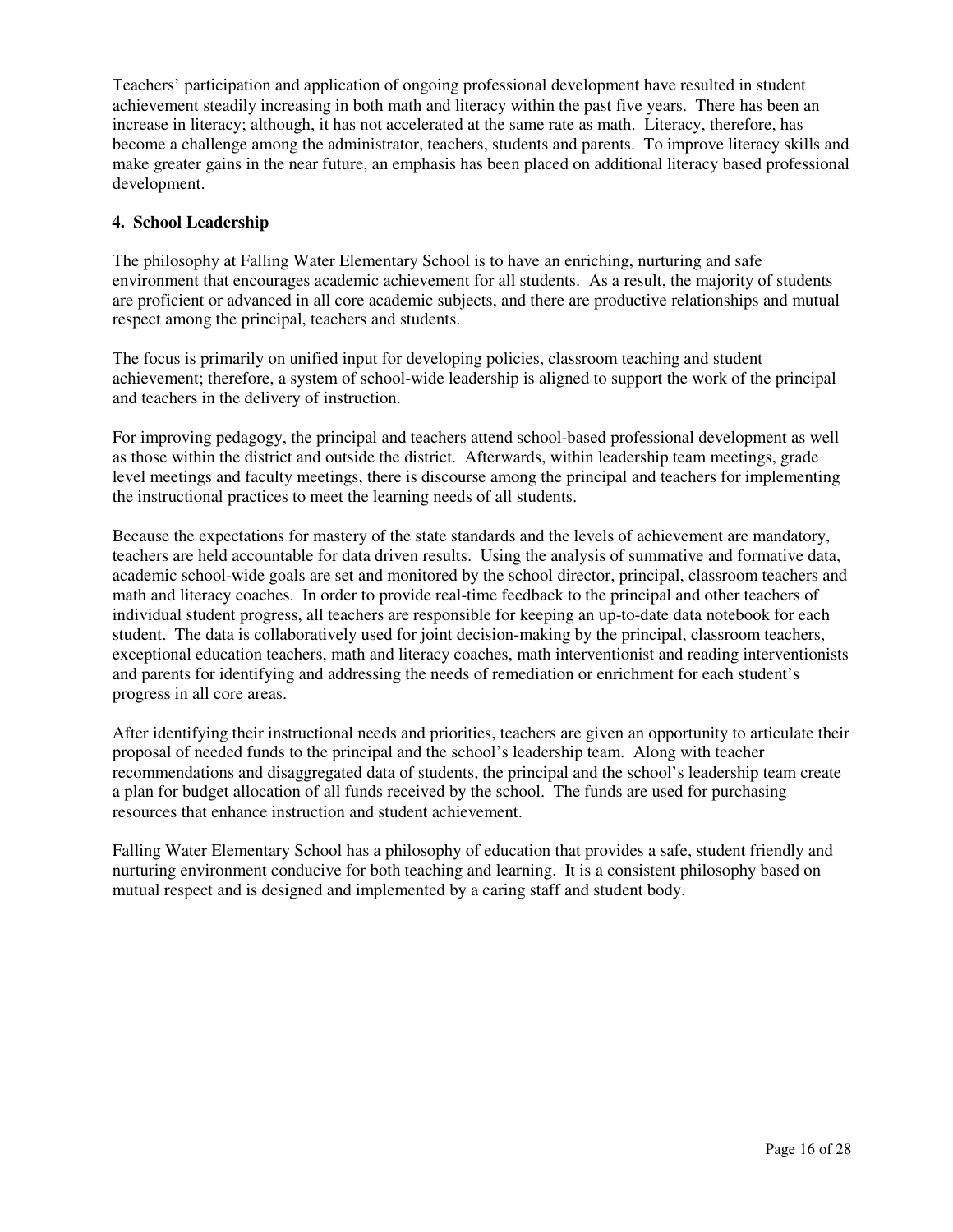| <b>Subject:</b> Math                | <b>Test: Tennessee Comprehesive Assessment</b> |
|-------------------------------------|------------------------------------------------|
|                                     | Program                                        |
| <b>All Students Tested/Grade: 3</b> | <b>Edition/Publication Year: N/A</b>           |
| <b>Publisher: Pearson</b>           |                                                |

| School Year                      | 2013-2014      | 2012-2013        | 2011-2012      | 2010-2011        | 2009-2010        |
|----------------------------------|----------------|------------------|----------------|------------------|------------------|
| Testing month                    | Apr            | Apr              | Apr            | Apr              | Apr              |
| <b>SCHOOL SCORES*</b>            |                |                  |                |                  |                  |
| Proficient and above             | 84             | 46               | 80             | 61               | 50               |
| Advanced                         | 30             | 19               | 33             | 21               | 23               |
| Number of students tested        | 37             | 37               | 45             | 44               | 44               |
| Percent of total students tested | 100            | 100              | 100            | 100              | 100              |
| Number of students tested with   |                |                  |                |                  |                  |
| alternative assessment           |                |                  |                |                  |                  |
| % of students tested with        | 3              | $\mathbf{0}$     | 9              | $\overline{7}$   | $\overline{2}$   |
| alternative assessment           |                |                  |                |                  |                  |
| <b>SUBGROUP SCORES</b>           |                |                  |                |                  |                  |
| 1. Free and Reduced-Price        |                |                  |                |                  |                  |
| Meals/Socio-Economic/            |                |                  |                |                  |                  |
| <b>Disadvantaged Students</b>    |                |                  |                |                  |                  |
| Proficient and above             | 83             | 46               | 62             | 55               | 36               |
| Advanced                         | 17             | 12               | 24             | 18               | 23               |
| Number of students tested        | 18             | 26               | 21             | 22               | 22               |
| 2. Students receiving Special    |                |                  |                |                  |                  |
| <b>Education</b>                 |                |                  |                |                  |                  |
| Proficient and above             | 100            | $\boldsymbol{0}$ | 67             | 80               | 50               |
| Advanced                         | $\mathbf{0}$   | $\overline{0}$   | $\overline{0}$ | $\boldsymbol{0}$ | $\boldsymbol{0}$ |
| Number of students tested        | $\overline{2}$ | $\boldsymbol{0}$ | $\overline{4}$ | $\overline{4}$   | $\overline{2}$   |
| 3. English Language Learner      |                |                  |                |                  |                  |
| <b>Students</b>                  |                |                  |                |                  |                  |
| Proficient and above             |                |                  |                |                  |                  |
| Advanced                         |                |                  |                |                  |                  |
| Number of students tested        |                |                  |                |                  |                  |
| 4. Hispanic or Latino            |                |                  |                |                  |                  |
| <b>Students</b>                  |                |                  |                |                  |                  |
| Proficient and above             |                |                  |                |                  |                  |
| Advanced                         |                |                  |                |                  |                  |
| Number of students tested        |                |                  |                |                  |                  |
| 5. African-American              |                |                  |                |                  |                  |
| <b>Students</b>                  |                |                  |                |                  |                  |
| Proficient and above             |                |                  |                |                  |                  |
| Advanced                         |                |                  |                |                  |                  |
| Number of students tested        |                |                  |                |                  |                  |
| <b>6. Asian Students</b>         |                |                  |                |                  |                  |
| Proficient and above             |                |                  |                |                  |                  |
| Advanced                         |                |                  |                |                  |                  |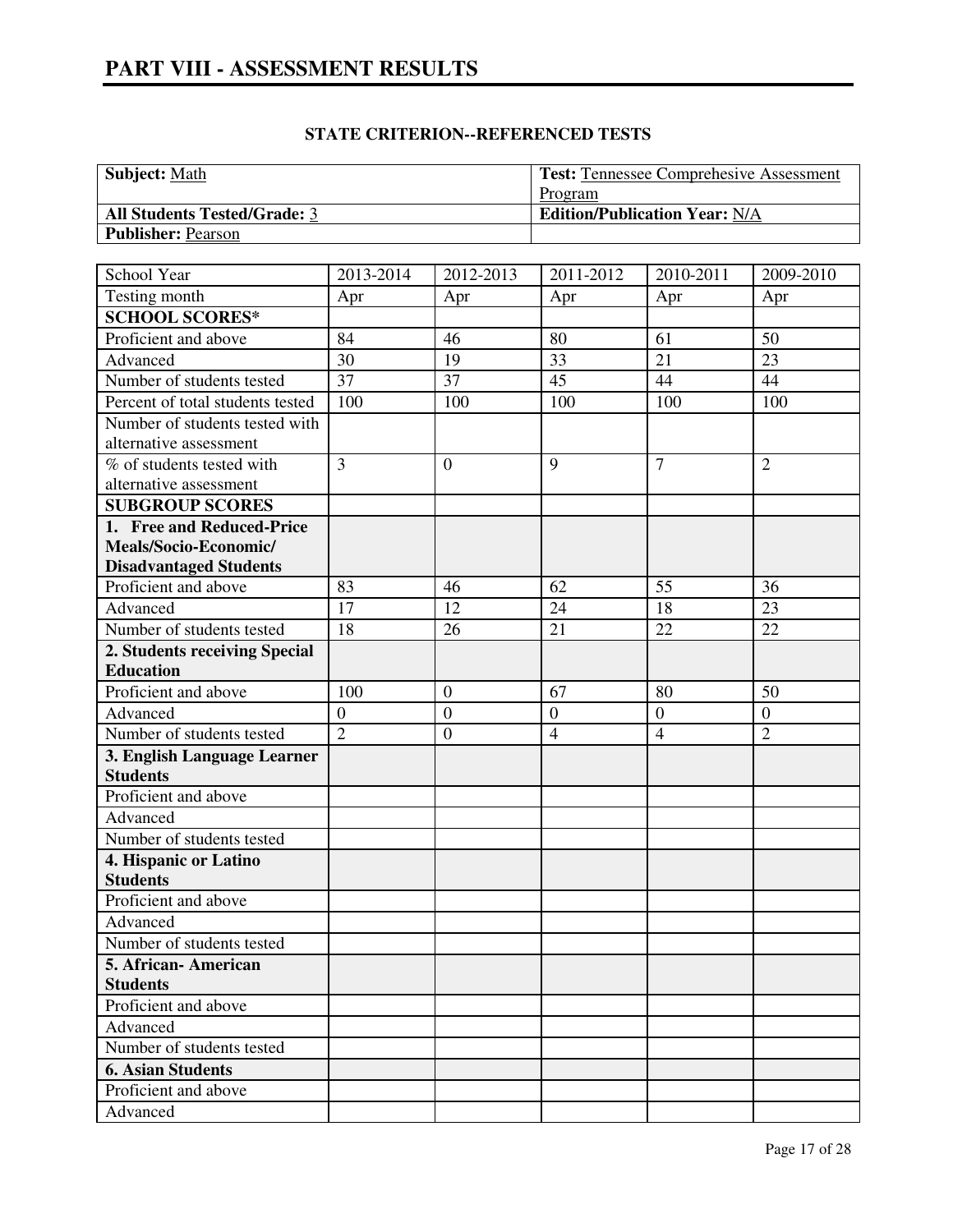| School Year                      | 2013-2014 | 2012-2013 | 2011-2012 | 2010-2011 | 2009-2010 |
|----------------------------------|-----------|-----------|-----------|-----------|-----------|
| Number of students tested        |           |           |           |           |           |
| 7. American Indian or            |           |           |           |           |           |
| <b>Alaska Native Students</b>    |           |           |           |           |           |
| Proficient and above             |           |           |           |           |           |
| Advanced                         |           |           |           |           |           |
| Number of students tested        |           |           |           |           |           |
| 8. Native Hawaiian or other      |           |           |           |           |           |
| <b>Pacific Islander Students</b> |           |           |           |           |           |
| Proficient and above             |           |           |           |           |           |
| Advanced                         |           |           |           |           |           |
| Number of students tested        |           |           |           |           |           |
| 9. White Students                |           |           |           |           |           |
| Proficient and above             | 86        | 46        | 80        | 61        | 48        |
| Advanced                         | 31        | 21        | 33        | 21        | 19        |
| Number of students tested        | 36        | 33        | 45        | 44        | 42        |
| 10. Two or More Races            |           |           |           |           |           |
| identified Students              |           |           |           |           |           |
| Proficient and above             |           |           |           |           |           |
| Advanced                         |           |           |           |           |           |
| Number of students tested        |           |           |           |           |           |
| 11. Other 1: Other 1             |           |           |           |           |           |
| Proficient and above             |           |           |           |           |           |
| Advanced                         |           |           |           |           |           |
| Number of students tested        |           |           |           |           |           |
| 12. Other 2: Other 2             |           |           |           |           |           |
| Proficient and above             |           |           |           |           |           |
| Advanced                         |           |           |           |           |           |
| Number of students tested        |           |           |           |           |           |
| 13. Other 3: Other 3             |           |           |           |           |           |
| Proficient and above             |           |           |           |           |           |
| Advanced                         |           |           |           |           |           |
| Number of students tested        |           |           |           |           |           |

**NOTES:** Test scores dropped in third grade math and Reading/ELA in the years 2012-2013. Reasons for this include: ineffective use of data and RTI(Response to Intervention) not in place.

The alternative assessment used for students was the TCAP-MAAS (Modified Academic Achievement Standards) for Exceptional Education students to evaluate individual learning needs and yield results that more accurately reflect students' academic progress.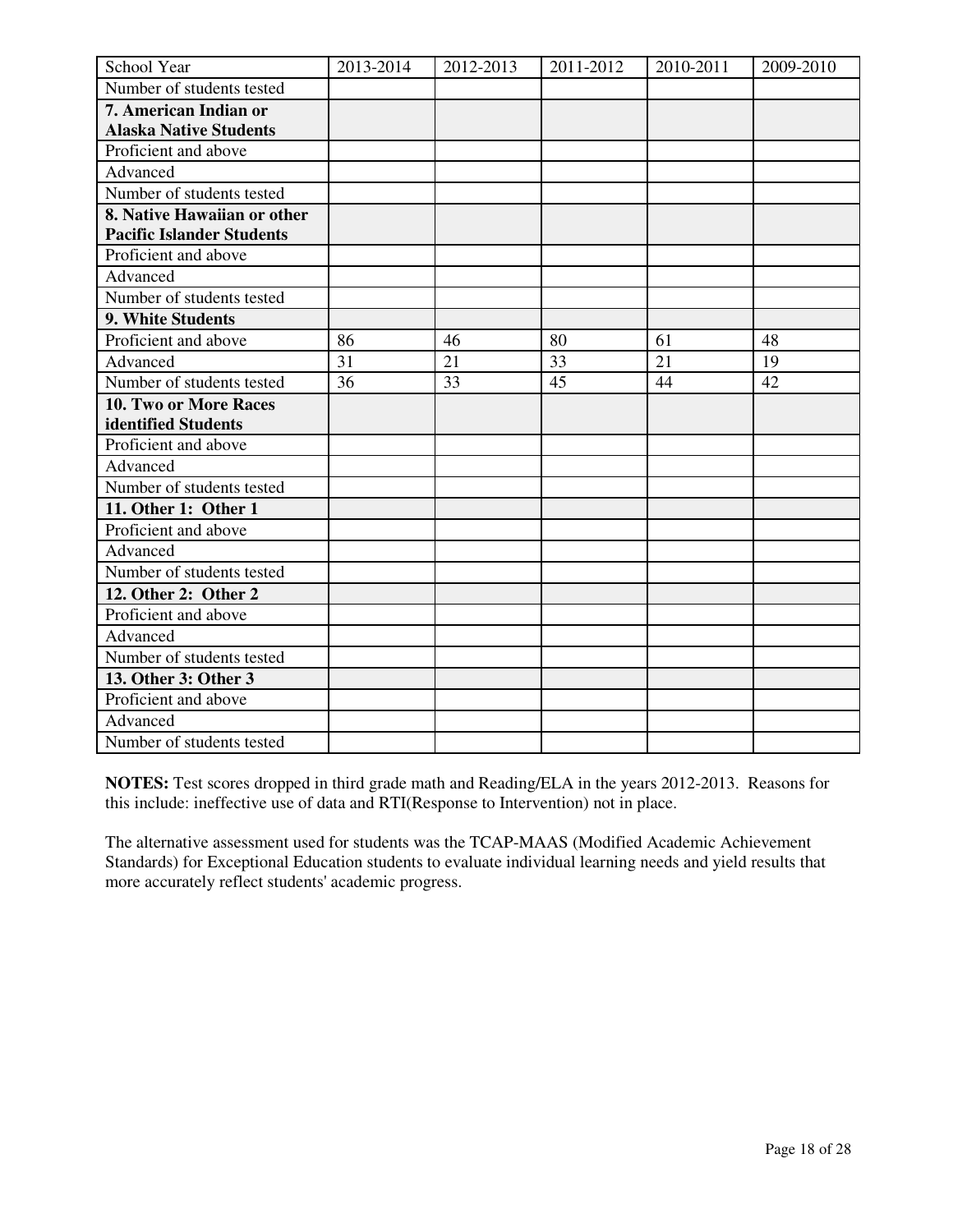| <b>Subject: Math</b>                | <b>Test: Tennessee Comprehesive Assessment</b> |
|-------------------------------------|------------------------------------------------|
|                                     | Program                                        |
| <b>All Students Tested/Grade: 4</b> | <b>Edition/Publication Year: N/A</b>           |
| <b>Publisher: Pearson</b>           |                                                |

| School Year                                       | 2013-2014        | 2012-2013        | 2011-2012        | 2010-2011      | 2009-2010      |
|---------------------------------------------------|------------------|------------------|------------------|----------------|----------------|
| Testing month                                     | Apr              | Apr              | Apr              | Apr            | Apr            |
| <b>SCHOOL SCORES*</b>                             |                  |                  |                  |                |                |
| Proficient and above                              | 65               | 51               | 29               | 36             | 27             |
| Advanced                                          | 38               | 17               | $\overline{7}$   | 10             | 8              |
| Number of students tested                         | 37               | 47               | 42               | 50             | 49             |
| Percent of total students tested                  | 100              | 100              | 100              | 100            | 100            |
| Number of students tested with                    |                  |                  |                  |                |                |
| alternative assessment                            |                  |                  |                  |                |                |
| % of students tested with                         | $\overline{3}$   | $\overline{4}$   | $\overline{7}$   | $\overline{4}$ | $\overline{2}$ |
| alternative assessment                            |                  |                  |                  |                |                |
| <b>SUBGROUP SCORES</b>                            |                  |                  |                  |                |                |
| 1. Free and Reduced-Price                         |                  |                  |                  |                |                |
| Meals/Socio-Economic/                             |                  |                  |                  |                |                |
| <b>Disadvantaged Students</b>                     |                  |                  |                  |                |                |
| Proficient and above                              | 65               | 44               | 24               | 29             | 13             |
| Advanced                                          | 39               | 19               | $\overline{4}$   | $\overline{7}$ | 3              |
| Number of students tested                         | 26               | 27               | 25               | 28             | 30             |
| 2. Students receiving Special<br><b>Education</b> |                  |                  |                  |                |                |
| Proficient and above                              | 33               | 17               | 17               | 38             | 11             |
| Advanced                                          | $\boldsymbol{0}$ | $\boldsymbol{0}$ | $\boldsymbol{0}$ | $\overline{0}$ | 11             |
| Number of students tested                         | $\overline{3}$   | 6                | 6                | 8              | 9              |
| 3. English Language Learner                       |                  |                  |                  |                |                |
| <b>Students</b>                                   |                  |                  |                  |                |                |
| Proficient and above                              |                  |                  |                  |                |                |
| Advanced                                          |                  |                  |                  |                |                |
| Number of students tested                         |                  |                  |                  |                |                |
| 4. Hispanic or Latino                             |                  |                  |                  |                |                |
| <b>Students</b>                                   |                  |                  |                  |                |                |
| Proficient and above                              |                  |                  |                  |                |                |
| Advanced                                          |                  |                  |                  |                |                |
| Number of students tested                         |                  |                  |                  |                |                |
| 5. African-American                               |                  |                  |                  |                |                |
| <b>Students</b>                                   |                  |                  |                  |                |                |
| Proficient and above                              |                  |                  |                  |                |                |
| Advanced                                          |                  |                  |                  |                |                |
| Number of students tested                         |                  |                  |                  |                |                |
| <b>6. Asian Students</b>                          |                  |                  |                  |                |                |
| Proficient and above                              |                  |                  |                  |                |                |
| Advanced                                          |                  |                  |                  |                |                |
| Number of students tested                         |                  |                  |                  |                |                |
| 7. American Indian or                             |                  |                  |                  |                |                |
| <b>Alaska Native Students</b>                     |                  |                  |                  |                |                |
| Proficient and above                              |                  |                  |                  |                |                |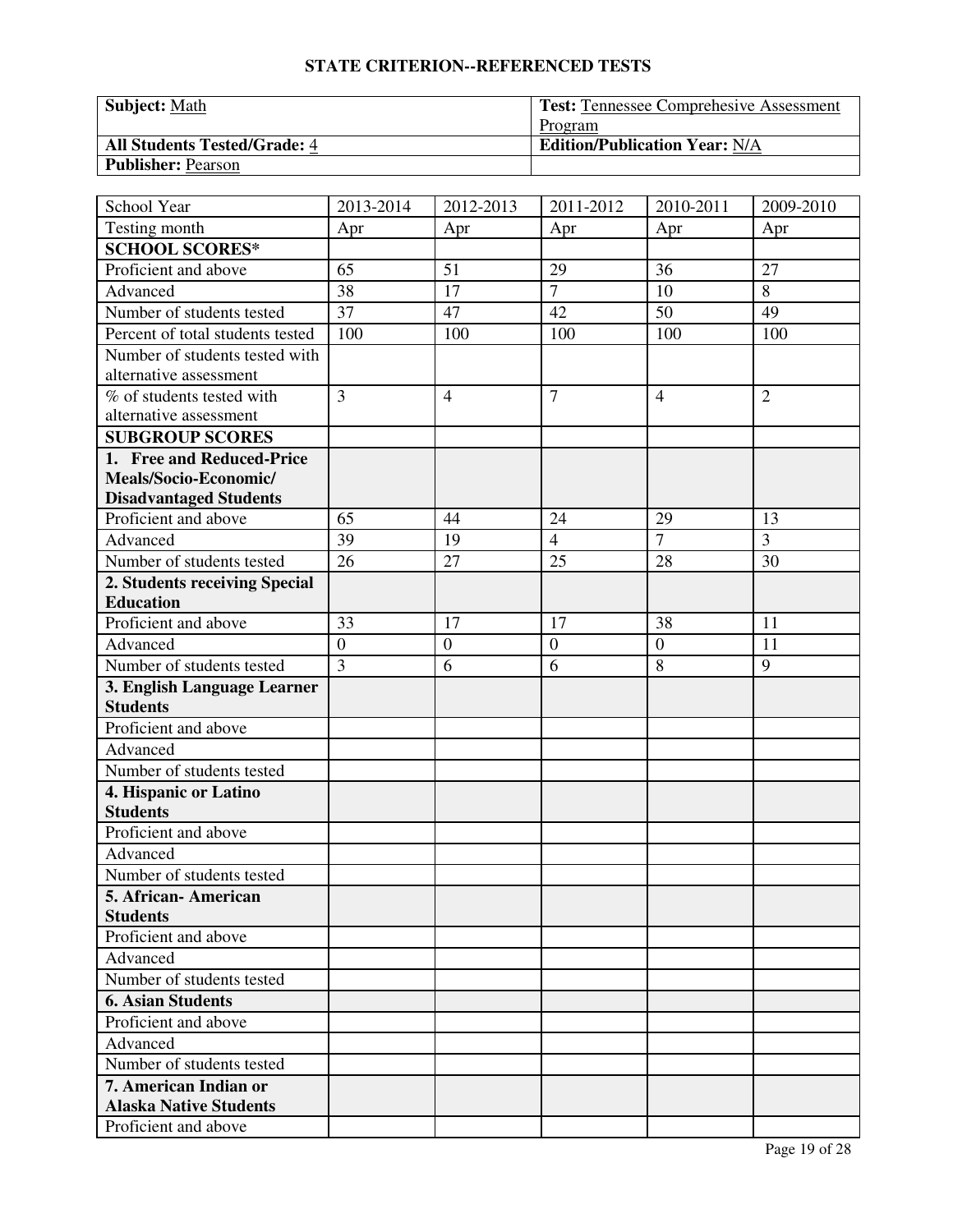| School Year                      | 2013-2014 | 2012-2013 | 2011-2012 | 2010-2011 | 2009-2010 |
|----------------------------------|-----------|-----------|-----------|-----------|-----------|
| Advanced                         |           |           |           |           |           |
| Number of students tested        |           |           |           |           |           |
| 8. Native Hawaiian or other      |           |           |           |           |           |
| <b>Pacific Islander Students</b> |           |           |           |           |           |
| Proficient and above             |           |           |           |           |           |
| Advanced                         |           |           |           |           |           |
| Number of students tested        |           |           |           |           |           |
| 9. White Students                |           |           |           |           |           |
| Proficient and above             | 67        | 51        | 30        | 35        | 27        |
| Advanced                         | 39        | 17        | 8         | 10        | 8         |
| Number of students tested        | 33        | 47        | 40        | 48        | 48        |
| 10. Two or More Races            |           |           |           |           |           |
| identified Students              |           |           |           |           |           |
| Proficient and above             |           |           |           |           |           |
| Advanced                         |           |           |           |           |           |
| Number of students tested        |           |           |           |           |           |
| 11. Other 1: Other 1             |           |           |           |           |           |
| Proficient and above             |           |           |           |           |           |
| Advanced                         |           |           |           |           |           |
| Number of students tested        |           |           |           |           |           |
| 12. Other 2: Other 2             |           |           |           |           |           |
| Proficient and above             |           |           |           |           |           |
| Advanced                         |           |           |           |           |           |
| Number of students tested        |           |           |           |           |           |
| 13. Other 3: Other 3             |           |           |           |           |           |
| Proficient and above             |           |           |           |           |           |
| Advanced                         |           |           |           |           |           |
| Number of students tested        |           |           |           |           |           |

**NOTES:** The alternative assessment used for students was the TCAP-MAAS (Modified Academic Achievement Standards) for Exceptional Education students to evaluate individual learning needs and yield results that more accurately reflects students' academic progress.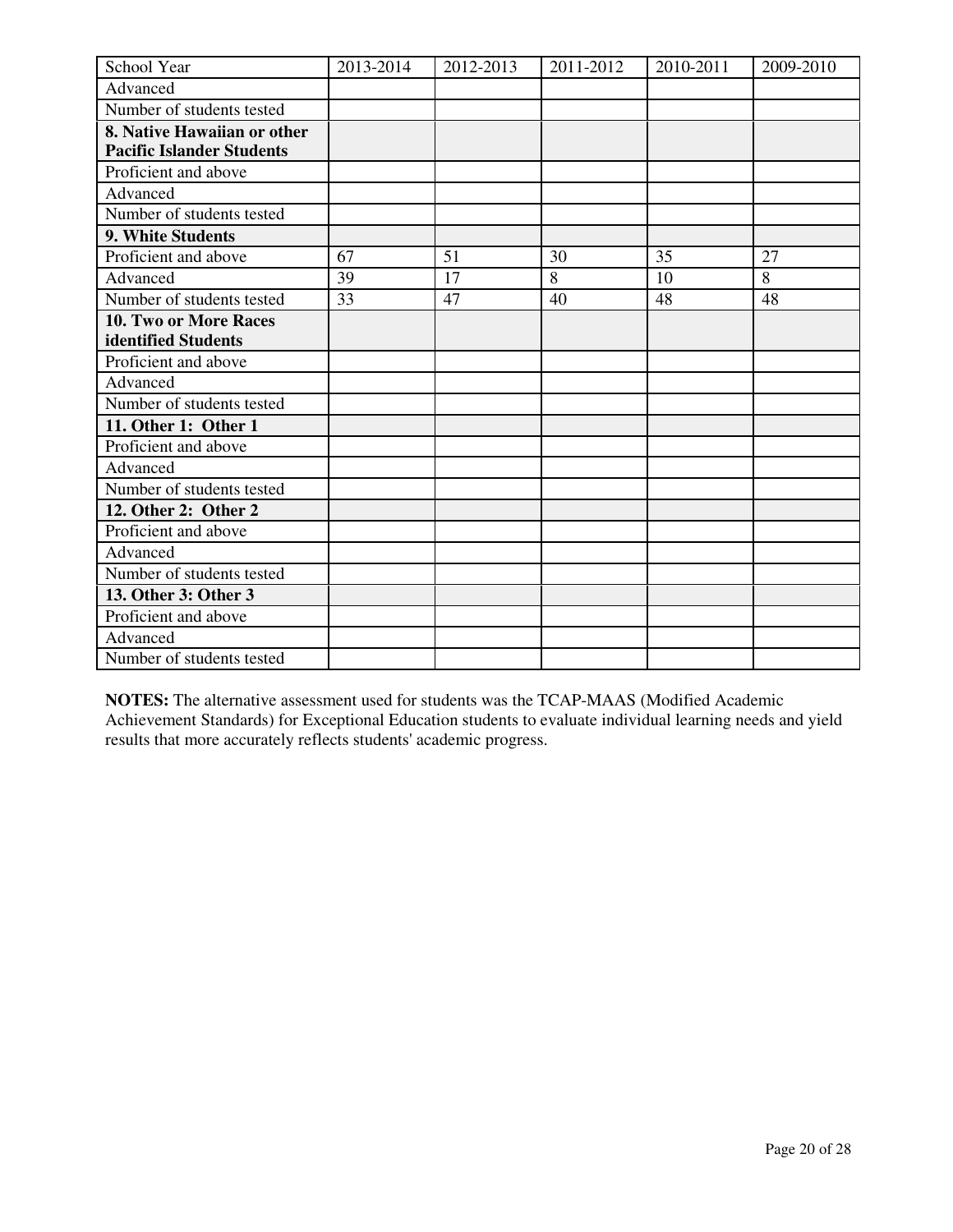| <b>Subject: Math</b>                | Test: Tennessee Comprehesive Assessment |
|-------------------------------------|-----------------------------------------|
|                                     | Program                                 |
| <b>All Students Tested/Grade: 5</b> | <b>Edition/Publication Year: N/A</b>    |
| <b>Publisher: Pearson</b>           |                                         |

| School Year                      | 2013-2014      | 2012-2013      | 2011-2012 | 2010-2011      | 2009-2010        |
|----------------------------------|----------------|----------------|-----------|----------------|------------------|
| Testing month                    | Apr            | Apr            | Apr       | Apr            | Apr              |
| <b>SCHOOL SCORES*</b>            |                |                |           |                |                  |
| Proficient and above             | 84             | 85             | 51        | 60             | 35               |
| Advanced                         | 52             | 40             | 29        | 17             | 8                |
| Number of students tested        | 44             | 45             | 49        | 48             | 37               |
| Percent of total students tested | 100            | 100            | 100       | 100            | 100              |
| Number of students tested with   |                |                |           |                |                  |
| alternative assessment           |                |                |           |                |                  |
| % of students tested with        | $\overline{2}$ | $\overline{4}$ | 6         | $\overline{4}$ | 3                |
| alternative assessment           |                |                |           |                |                  |
| <b>SUBGROUP SCORES</b>           |                |                |           |                |                  |
| 1. Free and Reduced-Price        |                |                |           |                |                  |
| Meals/Socio-Economic/            |                |                |           |                |                  |
| <b>Disadvantaged Students</b>    |                |                |           |                |                  |
| Proficient and above             | 80             | 86             | 41        | 41             | 26               |
| Advanced                         | 52             | 36             | 19        | 3              | 5                |
| Number of students tested        | 25             | 28             | 27        | 29             | 19               |
| 2. Students receiving Special    |                |                |           |                |                  |
| <b>Education</b>                 |                |                |           |                |                  |
| Proficient and above             | 50             | 83             | 38        | 20             | 14               |
| Advanced                         | 50             | 17             | 25        | $\overline{0}$ | $\boldsymbol{0}$ |
| Number of students tested        | $\overline{2}$ | 6              | 8         | $\overline{5}$ | $\overline{7}$   |
| 3. English Language Learner      |                |                |           |                |                  |
| <b>Students</b>                  |                |                |           |                |                  |
| Proficient and above             |                |                |           |                |                  |
| Advanced                         |                |                |           |                |                  |
| Number of students tested        |                |                |           |                |                  |
| 4. Hispanic or Latino            |                |                |           |                |                  |
| <b>Students</b>                  |                |                |           |                |                  |
| Proficient and above             |                |                |           |                |                  |
| Advanced                         |                |                |           |                |                  |
| Number of students tested        |                |                |           |                |                  |
| 5. African-American              |                |                |           |                |                  |
| <b>Students</b>                  |                |                |           |                |                  |
| Proficient and above             |                |                |           |                |                  |
| Advanced                         |                |                |           |                |                  |
| Number of students tested        |                |                |           |                |                  |
| <b>6. Asian Students</b>         |                |                |           |                |                  |
| Proficient and above             |                |                |           |                |                  |
| Advanced                         |                |                |           |                |                  |
| Number of students tested        |                |                |           |                |                  |
| 7. American Indian or            |                |                |           |                |                  |
| <b>Alaska Native Students</b>    |                |                |           |                |                  |
| Proficient and above             |                |                |           |                |                  |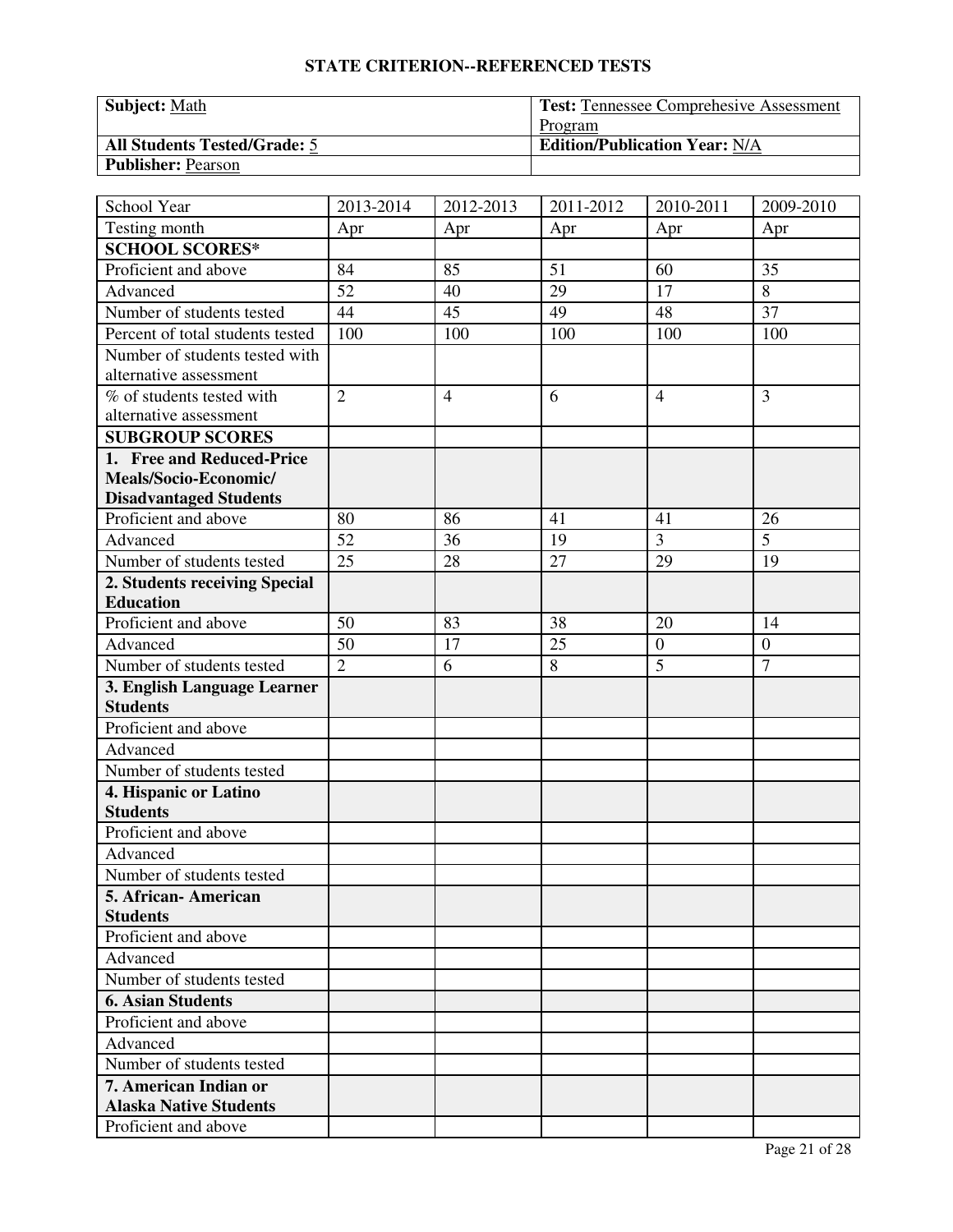| School Year                      | 2013-2014 | 2012-2013 | 2011-2012 | 2010-2011 | 2009-2010 |
|----------------------------------|-----------|-----------|-----------|-----------|-----------|
| Advanced                         |           |           |           |           |           |
| Number of students tested        |           |           |           |           |           |
| 8. Native Hawaiian or other      |           |           |           |           |           |
| <b>Pacific Islander Students</b> |           |           |           |           |           |
| Proficient and above             |           |           |           |           |           |
| Advanced                         |           |           |           |           |           |
| Number of students tested        |           |           |           |           |           |
| 9. White Students                |           |           |           |           |           |
| Proficient and above             | 84        | 84        | 49        | 60        | 35        |
| Advanced                         | 52        | 40        | 26        | 17        | 8         |
| Number of students tested        | 44        | 45        | 47        | 47        | 37        |
| 10. Two or More Races            |           |           |           |           |           |
| identified Students              |           |           |           |           |           |
| Proficient and above             |           |           |           |           |           |
| Advanced                         |           |           |           |           |           |
| Number of students tested        |           |           |           |           |           |
| 11. Other 1: Other 1             |           |           |           |           |           |
| Proficient and above             |           |           |           |           |           |
| Advanced                         |           |           |           |           |           |
| Number of students tested        |           |           |           |           |           |
| 12. Other 2: Other 2             |           |           |           |           |           |
| Proficient and above             |           |           |           |           |           |
| Advanced                         |           |           |           |           |           |
| Number of students tested        |           |           |           |           |           |
| 13. Other 3: Other 3             |           |           |           |           |           |
| Proficient and above             |           |           |           |           |           |
| Advanced                         |           |           |           |           |           |
| Number of students tested        |           |           |           |           |           |

**NOTES:** The alternative assessment used for students was the TCAP-MAAS (Modified Academic Achievement Standards) for Exceptional Education students to evaluate individual learning needs and yield results that more accurately reflect students' academic progress.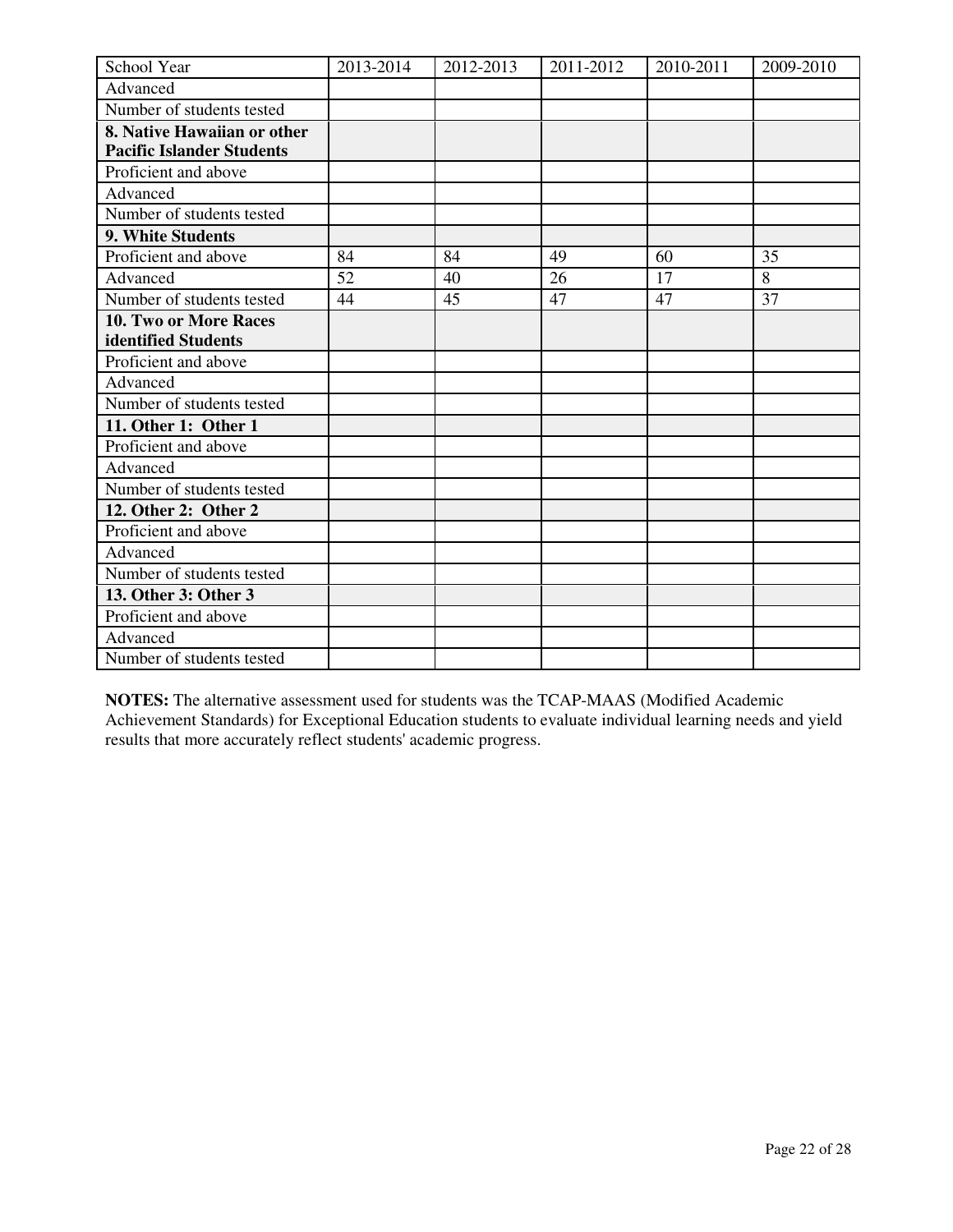| <b>Subject: Reading/ELA</b>         | <b>Test: Tennessee Comprehesive Assessment</b> |
|-------------------------------------|------------------------------------------------|
|                                     | Program                                        |
| <b>All Students Tested/Grade: 3</b> | <b>Edition/Publication Year: N/A</b>           |
| <b>Publisher: Pearson</b>           |                                                |

| School Year                      | 2013-2014        | 2012-2013        | 2011-2012        | 2010-2011      | 2009-2010        |
|----------------------------------|------------------|------------------|------------------|----------------|------------------|
| Testing month                    | Apr              | Apr              | Apr              | Apr            | Apr              |
| <b>SCHOOL SCORES*</b>            |                  |                  |                  |                |                  |
| Proficient and above             | 60               | 32               | 67               | 48             | 36               |
| Advanced                         | 8                | 14               | 16               | 11             | 9                |
| Number of students tested        | 37               | 37               | 45               | 44             | 44               |
| Percent of total students tested | 100              | 100              | 100              | 100            | 100              |
| Number of students tested with   |                  |                  |                  |                |                  |
| alternative assessment           |                  |                  |                  |                |                  |
| % of students tested with        | $\overline{3}$   | $\mathbf{0}$     | 9                | $\overline{7}$ | $\overline{2}$   |
| alternative assessment           |                  |                  |                  |                |                  |
| <b>SUBGROUP SCORES</b>           |                  |                  |                  |                |                  |
| 1. Free and Reduced-Price        |                  |                  |                  |                |                  |
| Meals/Socio-Economic/            |                  |                  |                  |                |                  |
| <b>Disadvantaged Students</b>    |                  |                  |                  |                |                  |
| Proficient and above             | 56               | 31               | 57               | 36             | 27               |
| Advanced                         | $\overline{0}$   | 12               | 14               | 9              | 9                |
| Number of students tested        | 18               | 26               | 21               | 22             | 22               |
| 2. Students receiving Special    |                  |                  |                  |                |                  |
| <b>Education</b>                 |                  |                  |                  |                |                  |
| Proficient and above             | 100              | $\boldsymbol{0}$ | 67               | 20             | 25               |
| Advanced                         | $\boldsymbol{0}$ | $\boldsymbol{0}$ | $\boldsymbol{0}$ | $\overline{0}$ | $\boldsymbol{0}$ |
| Number of students tested        | $\overline{2}$   | 3                | 6                | $\overline{5}$ | $\overline{4}$   |
| 3. English Language Learner      |                  |                  |                  |                |                  |
| <b>Students</b>                  |                  |                  |                  |                |                  |
| Proficient and above             |                  |                  |                  |                |                  |
| Advanced                         |                  |                  |                  |                |                  |
| Number of students tested        |                  |                  |                  |                |                  |
| 4. Hispanic or Latino            |                  |                  |                  |                |                  |
| <b>Students</b>                  |                  |                  |                  |                |                  |
| Proficient and above             |                  |                  |                  |                |                  |
| Advanced                         |                  |                  |                  |                |                  |
| Number of students tested        |                  |                  |                  |                |                  |
| 5. African-American              |                  |                  |                  |                |                  |
| <b>Students</b>                  |                  |                  |                  |                |                  |
| Proficient and above             |                  |                  |                  |                |                  |
| Advanced                         |                  |                  |                  |                |                  |
| Number of students tested        |                  |                  |                  |                |                  |
| <b>6. Asian Students</b>         |                  |                  |                  |                |                  |
| Proficient and above             |                  |                  |                  |                |                  |
| Advanced                         |                  |                  |                  |                |                  |
| Number of students tested        |                  |                  |                  |                |                  |
| 7. American Indian or            |                  |                  |                  |                |                  |
| <b>Alaska Native Students</b>    |                  |                  |                  |                |                  |
| Proficient and above             |                  |                  |                  |                |                  |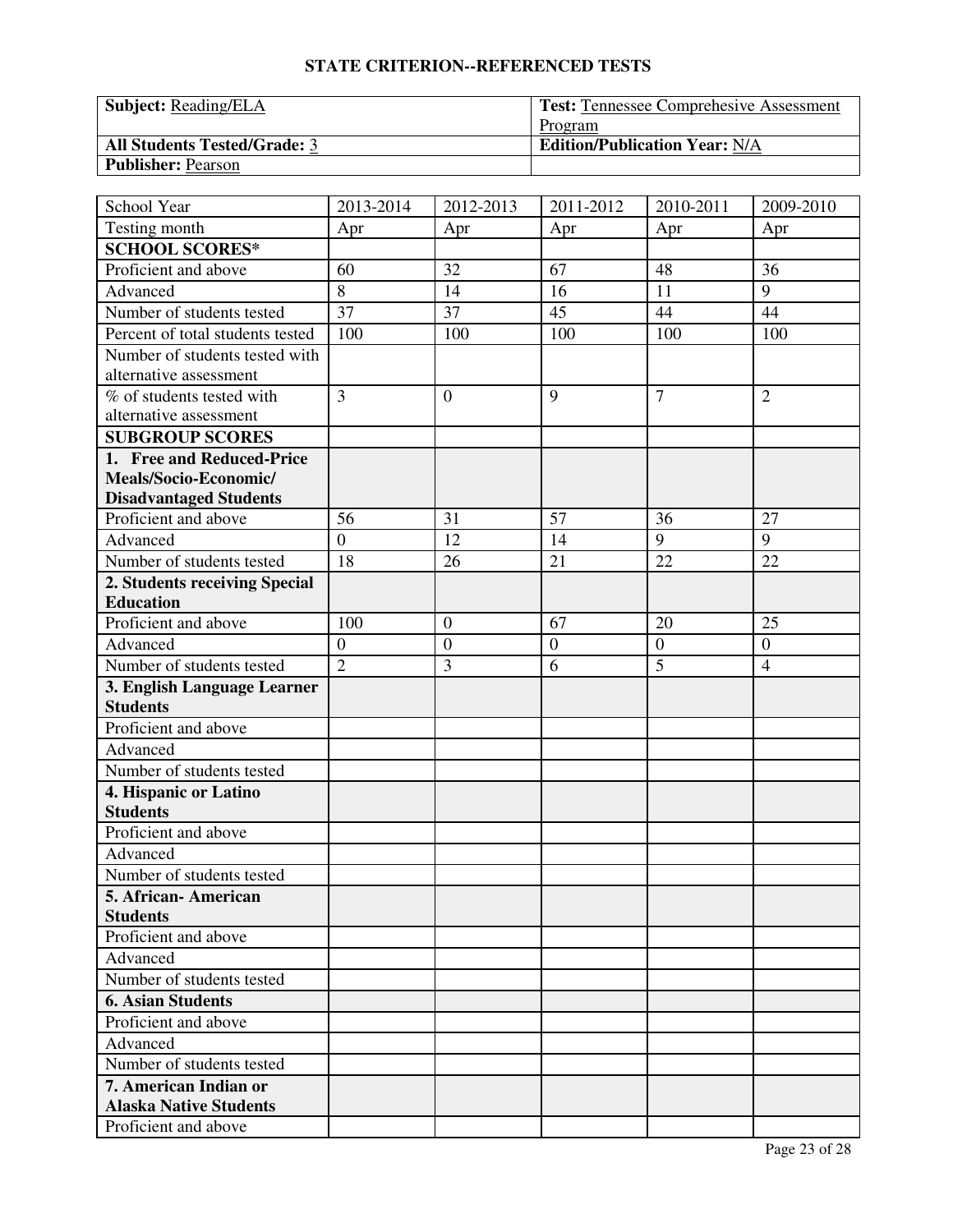| School Year                      | 2013-2014 | 2012-2013 | 2011-2012 | 2010-2011 | 2009-2010 |
|----------------------------------|-----------|-----------|-----------|-----------|-----------|
| Advanced                         |           |           |           |           |           |
| Number of students tested        |           |           |           |           |           |
| 8. Native Hawaiian or other      |           |           |           |           |           |
| <b>Pacific Islander Students</b> |           |           |           |           |           |
| Proficient and above             |           |           |           |           |           |
| Advanced                         |           |           |           |           |           |
| Number of students tested        |           |           |           |           |           |
| 9. White Students                |           |           |           |           |           |
| Proficient and above             | 61        | 30        | 67        | 48        | 36        |
| Advanced                         | 8         | 9         | 16        | 11        | 10        |
| Number of students tested        | 36        | 33        | 45        | 44        | 42        |
| 10. Two or More Races            |           |           |           |           |           |
| identified Students              |           |           |           |           |           |
| Proficient and above             |           |           |           |           |           |
| Advanced                         |           |           |           |           |           |
| Number of students tested        |           |           |           |           |           |
| 11. Other 1: Other 1             |           |           |           |           |           |
| Proficient and above             |           |           |           |           |           |
| Advanced                         |           |           |           |           |           |
| Number of students tested        |           |           |           |           |           |
| 12. Other 2: Other 2             |           |           |           |           |           |
| Proficient and above             |           |           |           |           |           |
| Advanced                         |           |           |           |           |           |
| Number of students tested        |           |           |           |           |           |
| 13. Other 3: Other 3             |           |           |           |           |           |
| Proficient and above             |           |           |           |           |           |
| Advanced                         |           |           |           |           |           |
| Number of students tested        |           |           |           |           |           |

**NOTES:** Test scores dropped in third grade math and Reading/ELA in the years 2012-2013. Reasons for this include: ineffective use of data and RTI(Response to Intervention) not in place.

The alternative assessment used for students was the TCAP-MAAS (Modified Academic Achievement Standards) for Exceptional Education students to evaluate individual learning needs and yield results that more accurately reflect students' academic progress.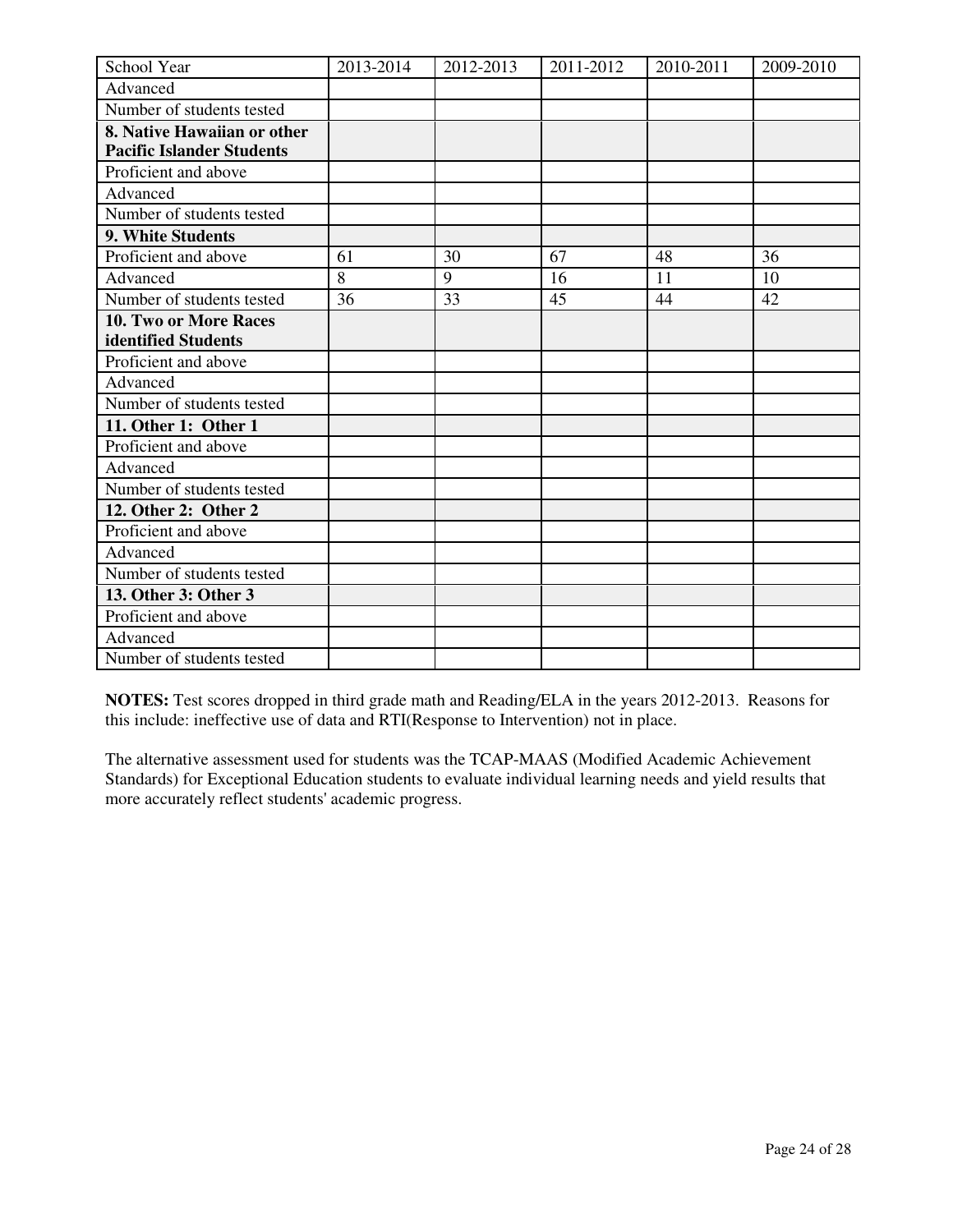| <b>Subject: Reading/ELA</b>         | <b>Test: Tennessee Comprehesive Assessment</b> |
|-------------------------------------|------------------------------------------------|
|                                     | Program                                        |
| <b>All Students Tested/Grade: 4</b> | <b>Edition/Publication Year: N/A</b>           |
| <b>Publisher: Pearson</b>           |                                                |

| School Year                      | 2013-2014      | 2012-2013        | 2011-2012      | 2010-2011      | 2009-2010        |
|----------------------------------|----------------|------------------|----------------|----------------|------------------|
| Testing month                    | Apr            | Apr              | Apr            | Apr            | Apr              |
| <b>SCHOOL SCORES*</b>            |                |                  |                |                |                  |
| Proficient and above             | 60             | 62               | 50             | 32             | 33               |
| Advanced                         | 22             | 15               | 19             | 8              | $\overline{4}$   |
| Number of students tested        | 37             | 47               | 42             | 50             | 49               |
| Percent of total students tested | 100            | 100              | 100            | 100            | 100              |
| Number of students tested with   |                |                  |                |                |                  |
| alternative assessment           |                |                  |                |                |                  |
| % of students tested with        | $\overline{3}$ | $\overline{4}$   | $\overline{7}$ | $\overline{4}$ | $\overline{2}$   |
| alternative assessment           |                |                  |                |                |                  |
| <b>SUBGROUP SCORES</b>           |                |                  |                |                |                  |
| 1. Free and Reduced-Price        |                |                  |                |                |                  |
| Meals/Socio-Economic/            |                |                  |                |                |                  |
| <b>Disadvantaged Students</b>    |                |                  |                |                |                  |
| Proficient and above             | 58             | 56               | 40             | 29             | 20               |
| Advanced                         | 19             | 15               | 12             | $\overline{7}$ | 3                |
| Number of students tested        | 26             | 27               | 25             | 28             | 30               |
| 2. Students receiving Special    |                |                  |                |                |                  |
| <b>Education</b>                 |                |                  |                |                |                  |
| Proficient and above             | 67             | 67               | 50             | 13             | 11               |
| Advanced                         | 33             | $\boldsymbol{0}$ | 17             | $\overline{0}$ | $\boldsymbol{0}$ |
| Number of students tested        | $\overline{3}$ | 6                | 6              | 8              | 9                |
| 3. English Language Learner      |                |                  |                |                |                  |
| <b>Students</b>                  |                |                  |                |                |                  |
| Proficient and above             |                |                  |                |                |                  |
| Advanced                         |                |                  |                |                |                  |
| Number of students tested        |                |                  |                |                |                  |
| 4. Hispanic or Latino            |                |                  |                |                |                  |
| <b>Students</b>                  |                |                  |                |                |                  |
| Proficient and above             |                |                  |                |                |                  |
| Advanced                         |                |                  |                |                |                  |
| Number of students tested        |                |                  |                |                |                  |
| 5. African-American              |                |                  |                |                |                  |
| <b>Students</b>                  |                |                  |                |                |                  |
| Proficient and above             |                |                  |                |                |                  |
| Advanced                         |                |                  |                |                |                  |
| Number of students tested        |                |                  |                |                |                  |
| <b>6. Asian Students</b>         |                |                  |                |                |                  |
| Proficient and above             |                |                  |                |                |                  |
| Advanced                         |                |                  |                |                |                  |
| Number of students tested        |                |                  |                |                |                  |
| 7. American Indian or            |                |                  |                |                |                  |
| <b>Alaska Native Students</b>    |                |                  |                |                |                  |
| Proficient and above             |                |                  |                |                |                  |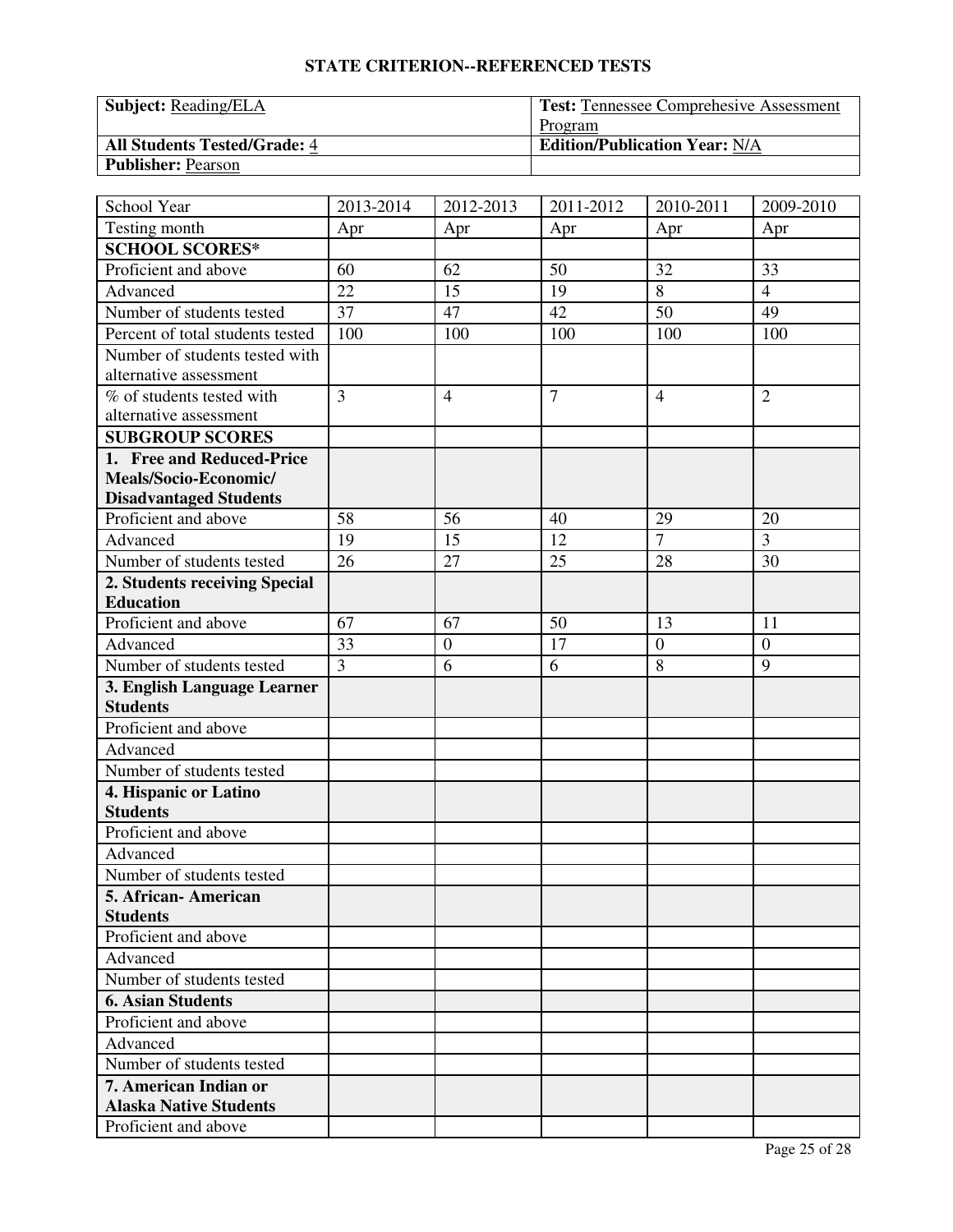| School Year                      | 2013-2014 | 2012-2013 | 2011-2012 | 2010-2011 | 2009-2010      |
|----------------------------------|-----------|-----------|-----------|-----------|----------------|
| Advanced                         |           |           |           |           |                |
| Number of students tested        |           |           |           |           |                |
| 8. Native Hawaiian or other      |           |           |           |           |                |
| <b>Pacific Islander Students</b> |           |           |           |           |                |
| Proficient and above             |           |           |           |           |                |
| Advanced                         |           |           |           |           |                |
| Number of students tested        |           |           |           |           |                |
| 9. White Students                |           |           |           |           |                |
| Proficient and above             | 55        | 62        | 50        | 31        | 33             |
| Advanced                         | 21        | 15        | 20        | 8         | $\overline{4}$ |
| Number of students tested        | 33        | 47        | 40        | 48        | 48             |
| 10. Two or More Races            |           |           |           |           |                |
| identified Students              |           |           |           |           |                |
| Proficient and above             |           |           |           |           |                |
| Advanced                         |           |           |           |           |                |
| Number of students tested        |           |           |           |           |                |
| 11. Other 1: Other 1             |           |           |           |           |                |
| Proficient and above             |           |           |           |           |                |
| Advanced                         |           |           |           |           |                |
| Number of students tested        |           |           |           |           |                |
| 12. Other 2: Other 2             |           |           |           |           |                |
| Proficient and above             |           |           |           |           |                |
| Advanced                         |           |           |           |           |                |
| Number of students tested        |           |           |           |           |                |
| 13. Other 3: Other 3             |           |           |           |           |                |
| Proficient and above             |           |           |           |           |                |
| Advanced                         |           |           |           |           |                |
| Number of students tested        |           |           |           |           |                |

**NOTES:** The alternative assessment used for students was the TCAP-MAAS (Modified Academic Achievement Standards) for Exceptional Education students to evaluate individual learning needs and yield results that more accurately reflect students' academic progress.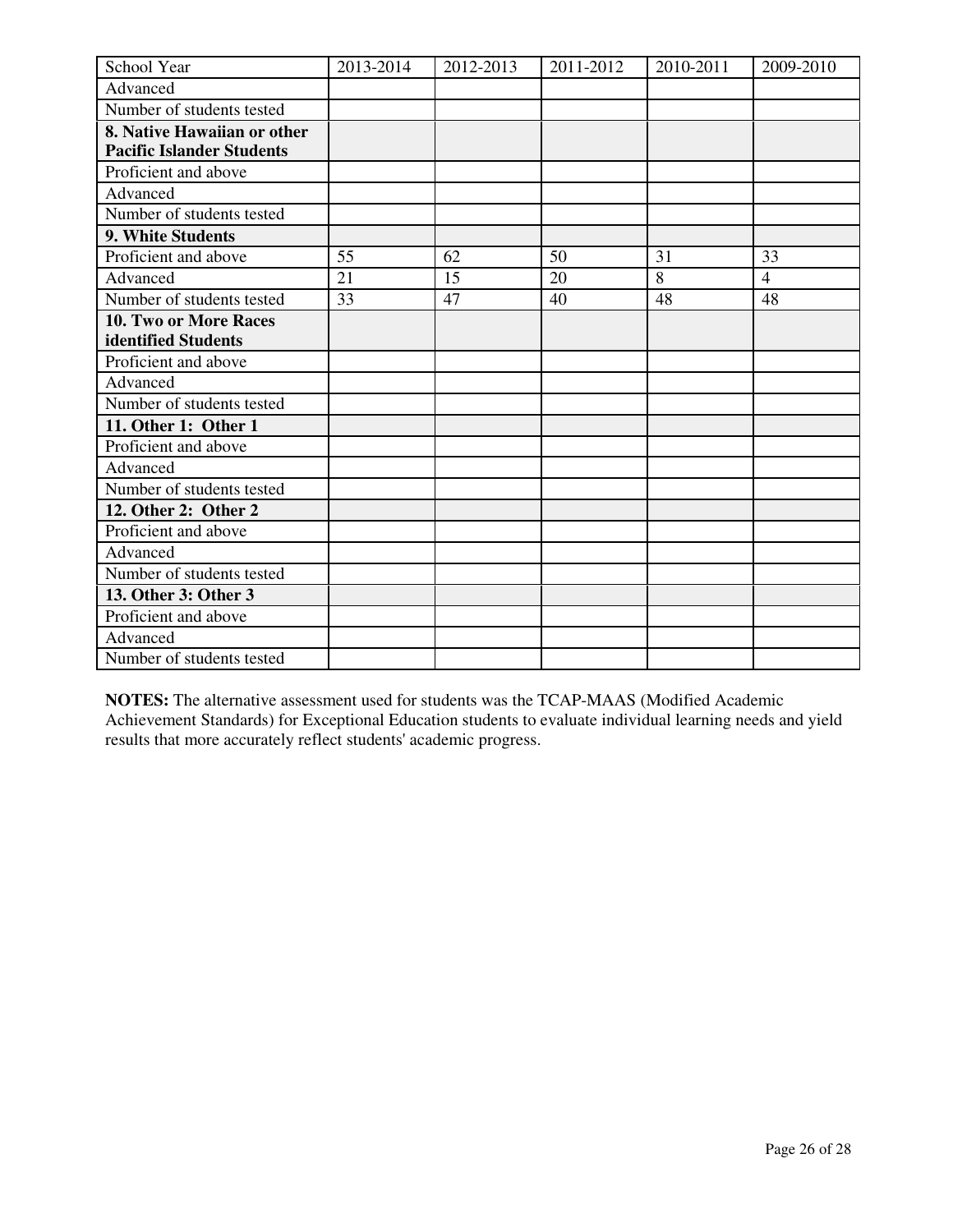| <b>Subject: Reading/ELA</b>         | <b>Test: Tennessee Comprehesive Assessment</b> |
|-------------------------------------|------------------------------------------------|
|                                     | Program                                        |
| <b>All Students Tested/Grade: 5</b> | <b>Edition/Publication Year: N/A</b>           |
| <b>Publisher: Pearson</b>           |                                                |

| School Year                      | 2013-2014      | 2012-2013        | 2011-2012      | 2010-2011        | 2009-2010        |
|----------------------------------|----------------|------------------|----------------|------------------|------------------|
| Testing month                    | Apr            | Apr              | Apr            | Apr              | Apr              |
| <b>SCHOOL SCORES*</b>            |                |                  |                |                  |                  |
| Proficient and above             | 71             | 67               | 45             | 42               | 46               |
| Advanced                         | 9              | 9                | 6              | 6                | 11               |
| Number of students tested        | 44             | 45               | 49             | 48               | 37               |
| Percent of total students tested | 100            | 100              | 100            | 100              | 100              |
| Number of students tested with   |                |                  |                |                  |                  |
| alternative assessment           |                |                  |                |                  |                  |
| % of students tested with        | $\overline{2}$ | $\overline{4}$   | 6              | $\overline{4}$   | 3                |
| alternative assessment           |                |                  |                |                  |                  |
| <b>SUBGROUP SCORES</b>           |                |                  |                |                  |                  |
| 1. Free and Reduced-Price        |                |                  |                |                  |                  |
| Meals/Socio-Economic/            |                |                  |                |                  |                  |
| <b>Disadvantaged Students</b>    |                |                  |                |                  |                  |
| Proficient and above             | 68             | 68               | 33             | 28               | 32               |
| Advanced                         | 16             | $\overline{7}$   | $\overline{4}$ | $\boldsymbol{0}$ | 5                |
| Number of students tested        | 25             | 28               | 27             | 29               | 19               |
| 2. Students receiving Special    |                |                  |                |                  |                  |
| <b>Education</b>                 |                |                  |                |                  |                  |
| Proficient and above             | 50             | 67               | 25             | 40               | 29               |
| Advanced                         | 50             | $\boldsymbol{0}$ | 13             | $\overline{0}$   | $\boldsymbol{0}$ |
| Number of students tested        | $\overline{2}$ | 6                | 8              | 5                | $\overline{7}$   |
| 3. English Language Learner      |                |                  |                |                  |                  |
| <b>Students</b>                  |                |                  |                |                  |                  |
| Proficient and above             |                |                  |                |                  |                  |
| Advanced                         |                |                  |                |                  |                  |
| Number of students tested        |                |                  |                |                  |                  |
| 4. Hispanic or Latino            |                |                  |                |                  |                  |
| <b>Students</b>                  |                |                  |                |                  |                  |
| Proficient and above             |                |                  |                |                  |                  |
| Advanced                         |                |                  |                |                  |                  |
| Number of students tested        |                |                  |                |                  |                  |
| 5. African - American            |                |                  |                |                  |                  |
| <b>Students</b>                  |                |                  |                |                  |                  |
| Proficient and above             |                |                  |                |                  |                  |
| Advanced                         |                |                  |                |                  |                  |
| Number of students tested        |                |                  |                |                  |                  |
| <b>6. Asian Students</b>         |                |                  |                |                  |                  |
| Proficient and above             |                |                  |                |                  |                  |
| Advanced                         |                |                  |                |                  |                  |
| Number of students tested        |                |                  |                |                  |                  |
| 7. American Indian or            |                |                  |                |                  |                  |
| <b>Alaska Native Students</b>    |                |                  |                |                  |                  |
| Proficient and above             |                |                  |                |                  |                  |